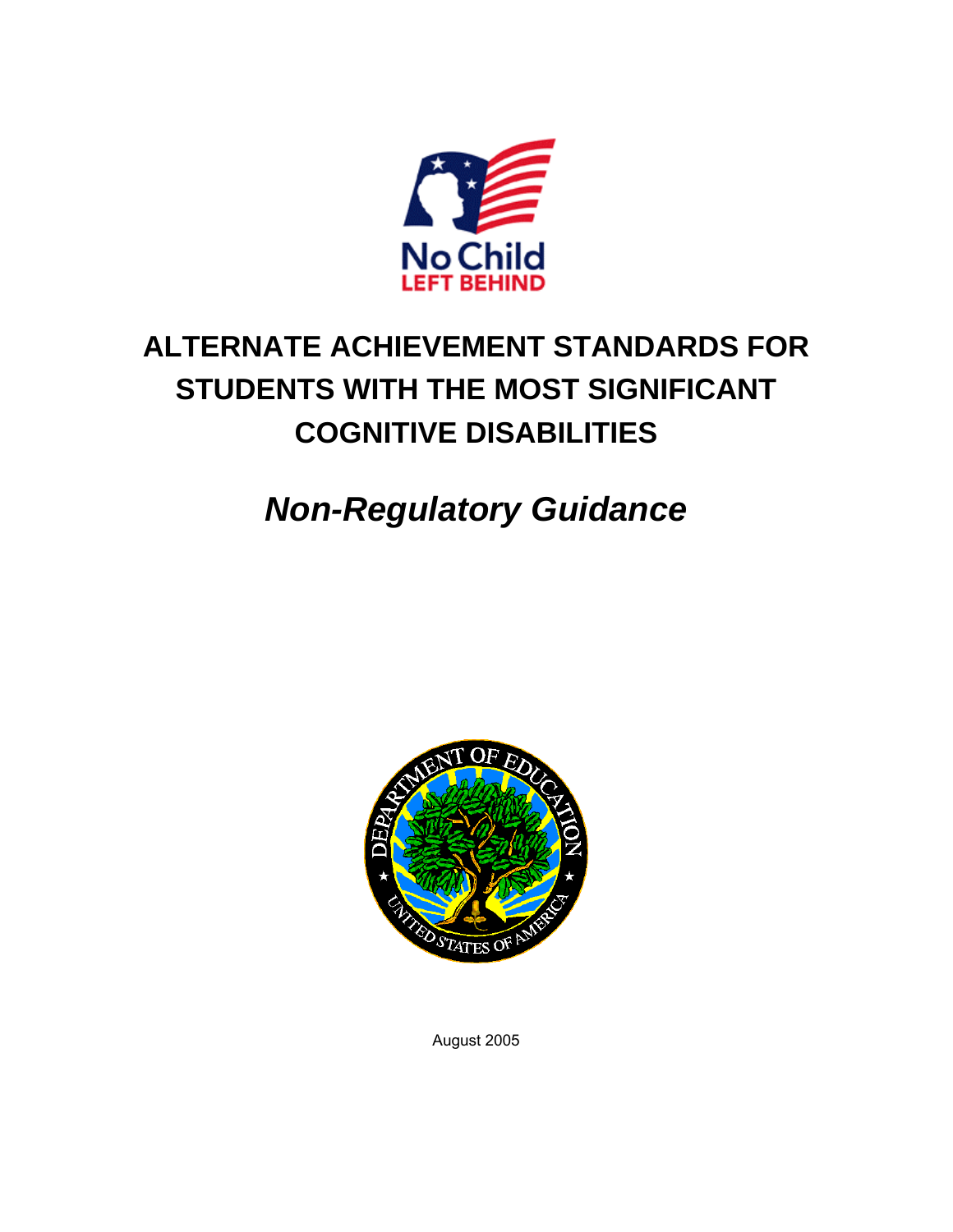Alternate Achievement Standards for Students with the Most Significant Cognitive Disabilities

#### **TABLE OF CONTENTS**

*Note: This guidance addresses only the implementation of the December 9, 2003 regulation on alternate achievement standards for students with the most significant cognitive disabilities. It does not address the recently proposed "2 percent" policy or the issue of "modified" achievement standards.* 

### **Introduction** Page 6

## **A. Including Students with Disabilities in the State Assessment and Accountability Program Page 8 Program**

- A-1. Why should students with disabilities, including those with the most significant cognitive disabilities, be included in State assessment and accountability systems?
- A-2. How may students with disabilities be included in the State assessment program?
- A-3. What methods should a State employ to ensure that the assessment of students with disabilities yields valid results?
- A-4. What happens if a student uses accommodations in an assessment that cause a test result to be invalid?
- A-5. Is there a conflict between the assessment requirements of NCLB and of IDEA?
- A-6. In what grades must States administer alternate assessments?

#### **B.** Alternate Assessments Page 15

- B-1. What are alternate assessments?
- B-2. What is the typical format for an alternate assessment?
- B-3. What are alternate assessments based on grade-level achievement standards, and how are scores from these assessments incorporated into the accountability system?
- B-4. What are alternate assessments based on alternate achievement standards?
- B-5. May a State use student progress on IEP goals or an assessment of functional life skills to meet the Title I regulation requirements?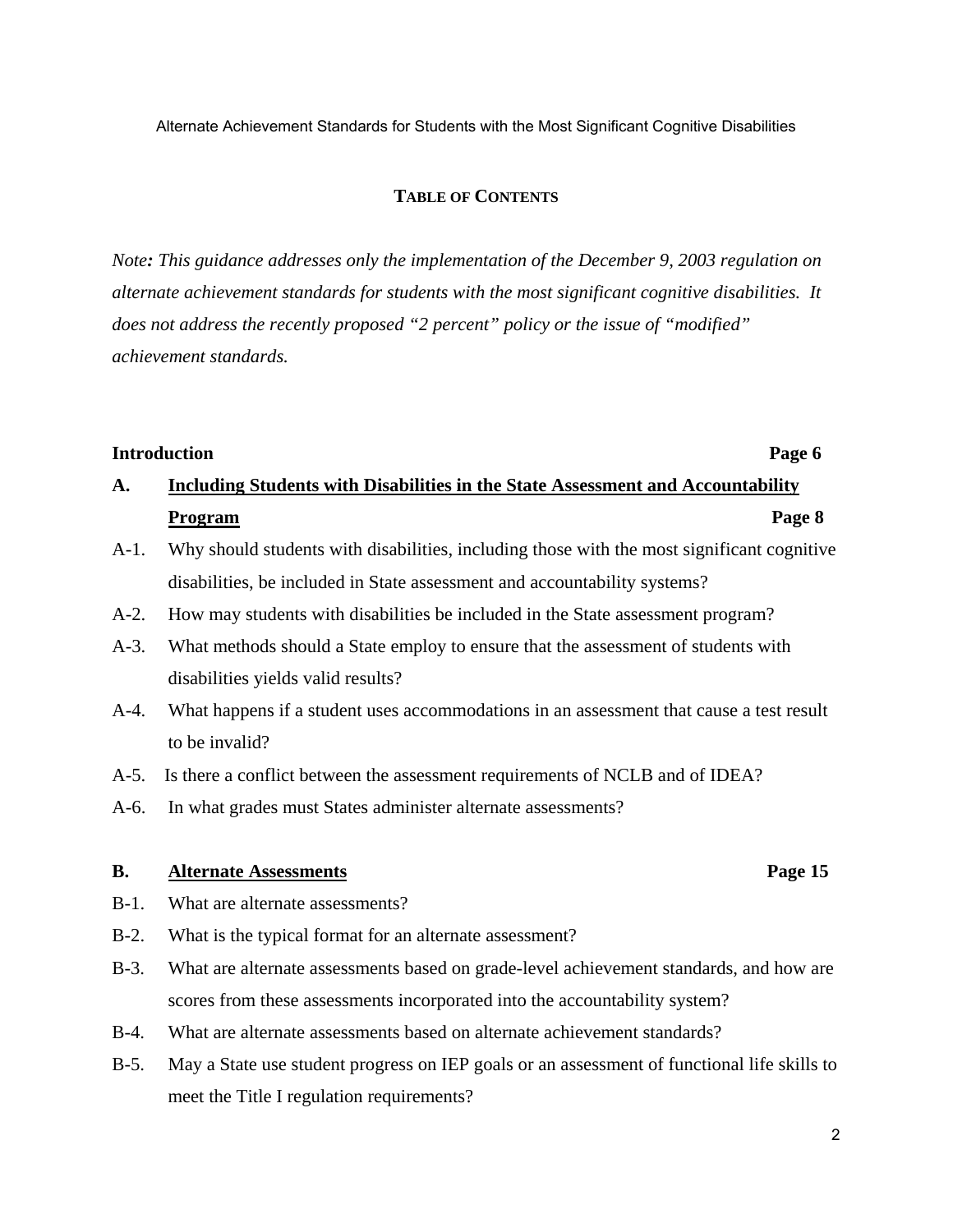- B-6. Will the State system of alternate assessments be reviewed by the U.S. Department of Education?
- B-7. May an out-of-level assessment be included as an alternate assessment aligned with grade-level achievement standards?
- B-8 May an out-of-level assessment meet the Title I requirements concerning "alternate assessments based on alternate achievement standards?"
- B-9. If the State has developed a "vertical scale" that relates scores from out-of-level assessments to its grade-level academic content and achievement standards, may a State count the scores of those assessments in AYP calculations?

### **C. Alternate Achievement Standards Page 20**

- C-1. What is an alternate achievement standard?
- C-2. Is a State required to develop alternate achievement standards?
- C-3. If a State chooses to develop such standards, how can it do that consistently with the requirements to have tests in grades 3-8 and high school by 2005-06?
- C-4. May States develop multiple alternate achievement standards to address the range of abilities of students with the most significant cognitive disabilities?
- C-5. What is meant by "professional judgment of the highest achievement standards possible?"
- C-6. Who is eligible to participate in alternate assessments based on alternate achievement standards?

#### **D. Individualized Education Program (IEP) Teams Page 23**

- D-1. What are State responsibilities in supporting sound IEP team decisions?
- D-2 How does the Title I regulation authorizing alternate achievement standards affect IEP team decisions about appropriate assessments?
- D-3. What are the requirements for State guidelines to IEP teams about participation in an alternate assessment based on alternate achievement standards?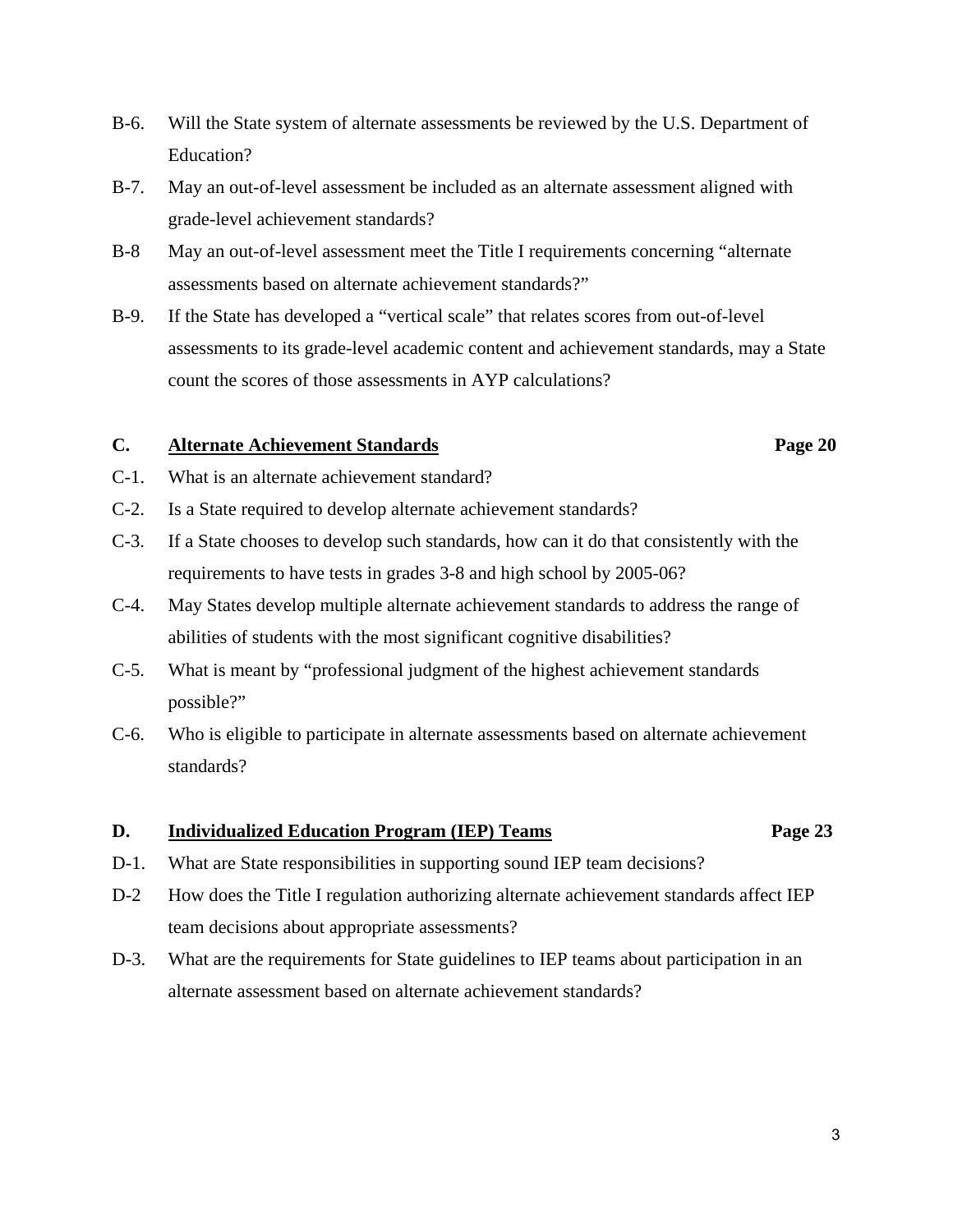### E. Alignment Page 26

- E-1. What does it mean to have alternate achievement standards that are aligned with the State's academic content standards?
- E-2. How can alternate assessments based on alternate achievement standards be aligned with a State's academic content standards?

### **F.** One Percent Cap Page 28

- F-1. What is the 1.0 percent cap?
- F-2. How is the 1.0 percent cap calculated?
- F-3. How is a student with a disability who is placed in a private school by an LEA included in the assessment and accountability system?
- F-4. Does the 1.0 percent cap limit access of students with disabilities to alternate assessments based on alternate achievement standards?

### **G. Exception Page 29**

- G-1. What is the process for a State to request an exception to the 1.0 percent cap?
- G-2. How may a State grant an exception to an LEA to exceed the 1.0 percent cap?
- G-3. When may a State grant an exception to an LEA?
- G-4. Does the 1.0 percent cap put specialized schools and small LEAs at a disadvantage?
- G-5. If an LEA receives an exception, how often must it reapply for that exception?

#### **H. Implementation of the 1.0 Percent Cap: Adequate Yearly Progress Page 32**

- H-1. How does the 1.0 percent cap work in practice?
- H-2. What if a State or LEA has more than 1.0 percent of its students scoring proficient on an alternate assessment based on alternate achievement standards?
- H-3. What principles should guide the implementation of the 1 percent cap?
- H-4. What are the different methods a State may use to determine which scores to count as not proficient?
- H-5. Which educational agency –State or local is responsible for determining how to count proficient scores that exceed the 1.0 percent cap at the LEA level?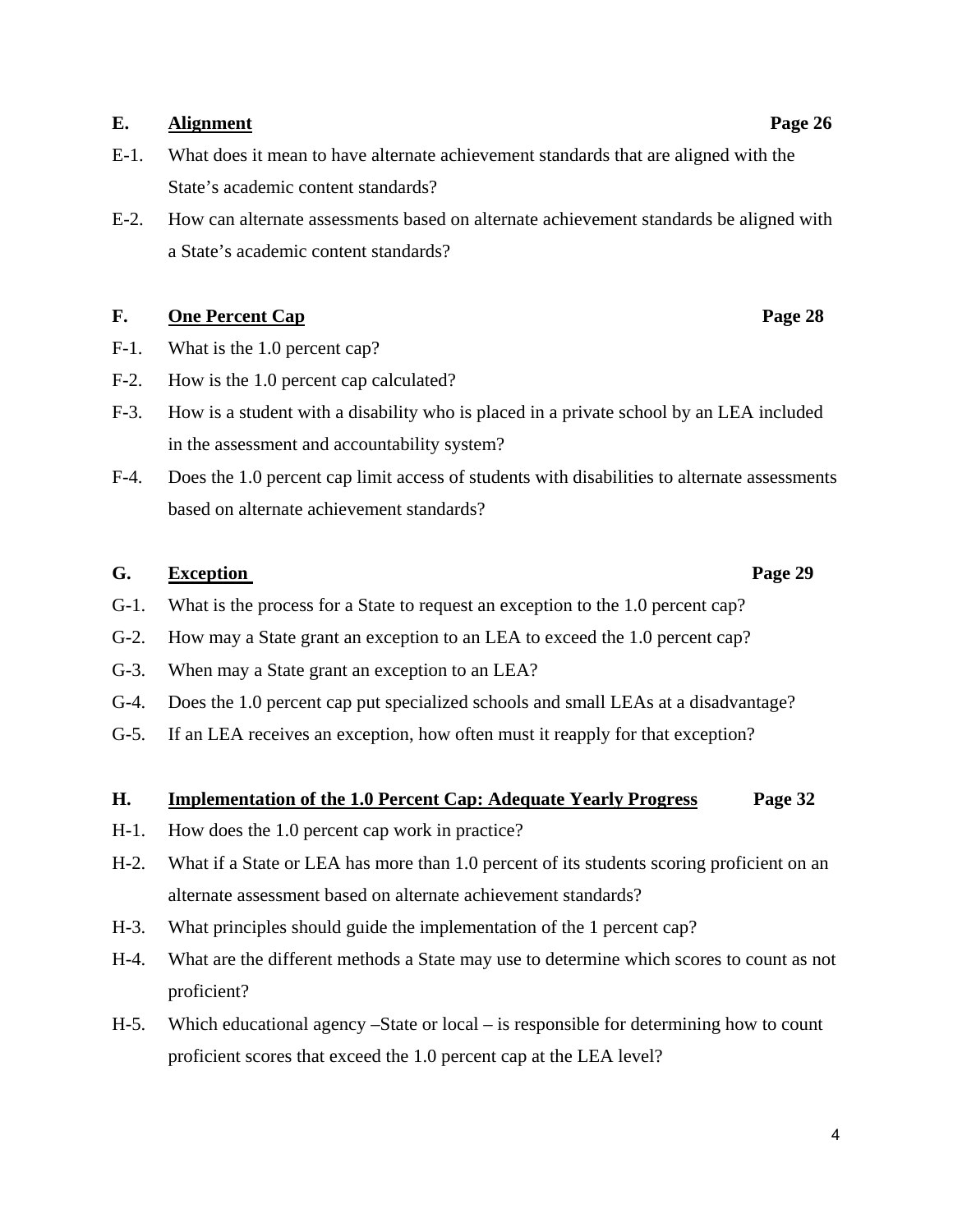- H-6. Does the 1.0 percent cap apply only to LEAs in which the "students with disabilities" subgroup exceeds the State's minimum group size?
- H-7. Do States need to amend their accountability plans in order to use alternate achievement standards?
- H-8. How will the Department monitor the implementation of this regulation?

### **I.** Reporting Page 36

- 
- I-1. How will alternate assessment results based on alternate achievement standards be reported?
- I-2. What other information must States and LEAs report regarding students taking alternate assessments based on alternate achievement standards?
- I-3. What information do LEAs need to communicate to parents about the use of alternate achievement standards?

### **J. Conclusion: Additional Responsibilities with Alternate Achievement Standards**

#### **Page 38**

- J-1. What additional responsibilities does a State have in connection with the use of alternate achievement standards?
- J-2. What additional responsibilities does an LEA have in connection with the use of alternate achievement standards?

### **Appendix – Letter from Assistant Secretary Simon dated March 2, 2004**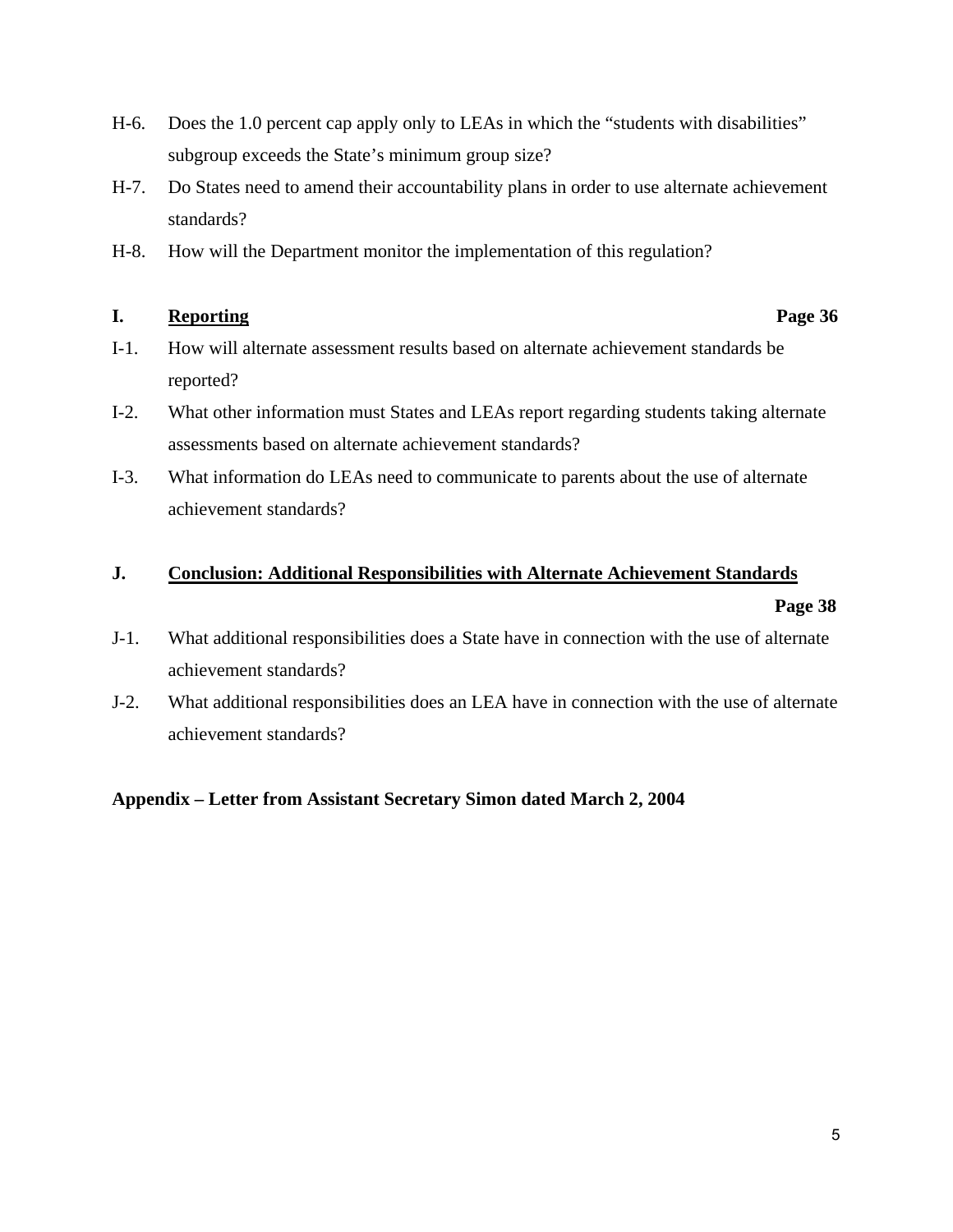#### **INTRODUCTION**

This guidance provides States with detailed information about how best to use and implement alternate achievement standards. The development of alternate achievement standards for students with the most significant cognitive disabilities and their use for making adequate yearly progress (AYP) decisions is authorized under a Department regulation (34 C.F.R. Part 200) published on December 9, 2003. Since the publication of this regulation, the Department has announced its intention to issue a Notice of Proposed Rulemaking (NPRM) that would permit States to assess certain students with disabilities based on modified achievement standards. Once the final regulation is issued, we intend to issue additional guidance that will address how States may implement modified achievement standards. Consequently, this document does not in any way address the issue of modified achievement standards but, rather, only provides guidance on alternate achievement standards for students with the most significant cognitive disabilities. The purpose of the December 9, 2003 regulation was to ensure that students with the most significant cognitive disabilities are fully included in State accountability systems and have access to challenging instruction linked to State content standards. Several critical elements in Title I of the Elementary and Secondary Education Act of 1965 (ESEA), as amended by the No Child Left Behind Act of 2001 (NCLB), are designed to ensure that schools are held accountable for educational results so that each and every student can achieve to high standards. State assessments are the NCLB mechanism for determining whether schools have been successful in teaching students the knowledge and skills defined by the content standards. States are required to hold all students to the same standards, except that the December 9, 2003 regulation permits States to measure the achievement of students with the most significant cognitive disabilities based on alternate achievement standards.

Following the publication of the December 9, 2003 regulation, States raised a number of questions about: (1) alternate achievement standards; (2) alternate assessments; (3) the 1.0 percent cap on including proficient scores based on alternate achievement standards in AYP decisions; and (4) implementation practices for both States and local educational agencies (LEAs). This guidance provides answers to those and other relevant questions. The December 9, 2003 regulation and this guidance are designed to support two important goals: (1) ensuring appropriate inclusion of students with the most significant cognitive disabilities in State assessment and accountability systems; and (2) providing flexibility for schools, LEAs, and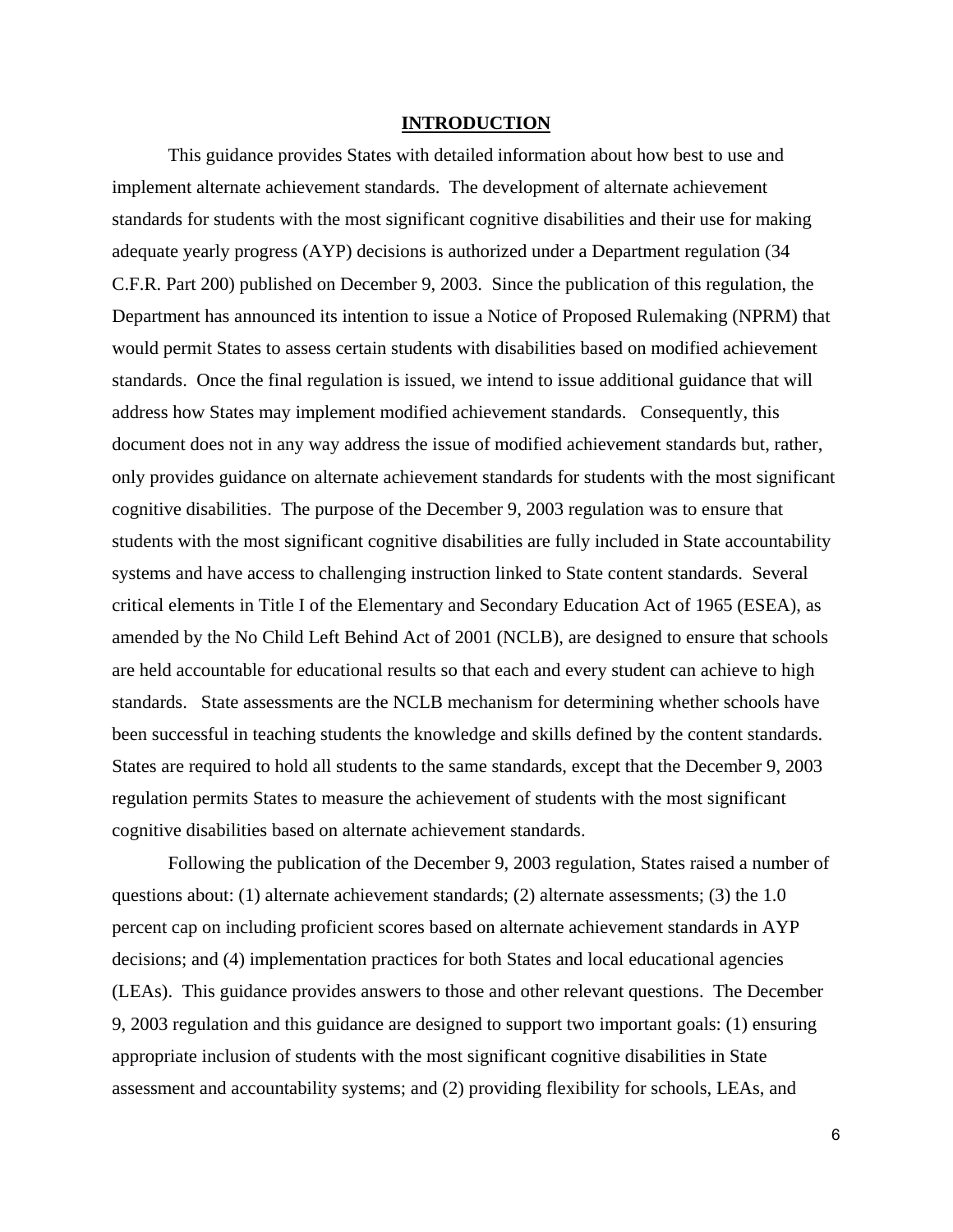States in making AYP decisions. When implemented properly, the December 9, 2003 regulation achieves these goals in several ways. First, a State may develop alternate achievement standards to measure the progress of students with the most significant cognitive disabilities. Second, the number of proficient and advanced scores based on alternate achievement standards included in AYP decisions is limited to 1.0 percent of the number of students enrolled in tested grades (at the State and LEA levels). This cap is designed to ensure that there is not an incentive to assess a student with a disability based on alternate achievement standards if doing so is not appropriate for that child. This cap protects students with disabilities and provides a safeguard against assigning lower-performing students to assessments and curricula that are inappropriately restricted in scope, thus limiting their educational opportunities*.* Third, in those legitimate, but limited, circumstances when the cap should be higher, LEAs may seek an exception to the 1.0 percent cap from their State, and States may seek an exception from the U.S. Department of Education. This balance between limiting the use of proficient and advanced scores from alternate assessments based on alternate achievement standards and providing flexibility when needed advances the goals of the NCLB.

The Department based its decision to set the 1.0 percent cap on current prevalence rates of students with the most significant cognitive disabilities and converging scientific evidence from multiple sources, while allowing for reasonable local variation. While this cap generally reflects national rates, it may not account for more localized differences in the number of students with the most significant cognitive disabilities. Factors beyond the control of a school, LEA, or even a State may cause the number to exceed the national average percentage. For example, in small LEAs, a proficient score from a single student may be more than the 1.0 percent limit would allow. Moreover, certain LEAs or States may have disproportionate numbers of students with the most significant cognitive disabilities because of proximity to special facilities or services. In such cases, LEAs or a State may seek an exception to the 1.0 percent cap. The opportunity to develop and use alternate achievement standards fundamentally changes the framework for assessing students with disabilities. For States using this flexibility, it is no longer sufficient to ask whether a student will be assessed with the general assessment or an alternate assessment. Instead, State guidelines must provide guidance to Individualized Education Program (IEP) teams to determine whether or not a student with disabilities should be assessed using grade-level achievement standards or, in the case of students with the most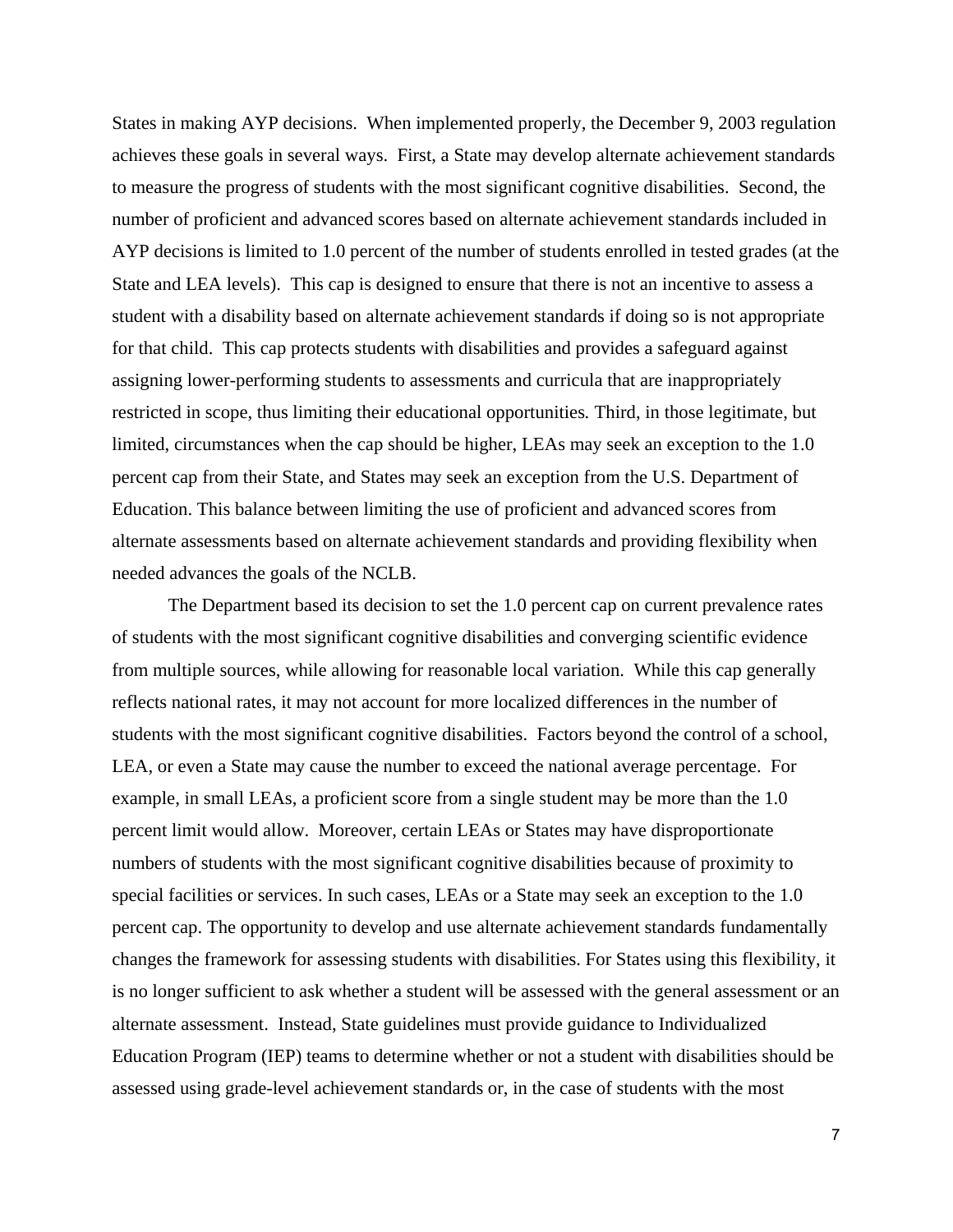significant cognitive disabilities, alternate achievement standards. As a result, many States are now clarifying the role of alternate assessments in their State assessment systems.

In summary, the use of alternate achievement standards not only ensures that students with the most significant cognitive disabilities are appropriately included in State accountability systems, but it also ensures that schools and LEAs receive credit for their achievement. Prior to the December 9, 2003 regulation, all students (even those with the most significant cognitive disabilities) had to be assessed based on grade-level achievement standards. Now, States may use alternate achievement standards to assess the achievement of students with the most significant cognitive disabilities. When designed appropriately, these alternate achievement standards represent high academic standards for students with the most significant cognitive disabilities. Please note, throughout this document, there is a reference to "the regulation" or "new regulation." Unless otherwise noted, that reference is to the regulation published by the Department on December 9, 2003 (34 C.F.R. Part 200). This regulation may be found at: [www.ed.gov/legislation/FedRegister/finrule/2003-4/120903a.html](http://www.ed.gov/legislation/FedRegister/finrule/2003-4/120903a.html).

### **A. INCLUDING STUDENTS WITH DISABILITIES IN THE STATE ASSESSMENT AND ACCOUNTABILITY SYSTEM**

### **A-1. Why should students with disabilities, including those with the most significant cognitive disabilities, be included in State assessment and accountability systems?**

There are three basic reasons why including students with disabilities in State assessment and accountability systems is critical. First, it is established law. The Individuals with Disabilities Education Act (IDEA), section 504 of the Rehabilitation Act of 1973, and Title I of the ESEA each require inclusion of all students with disabilities in the State assessment system. Title I further requires that the assessment results for all students (and students in specified subgroups, including students with disabilities) who have been enrolled in a school for a full academic year be used in calculating AYP for the school, and that the assessment results of students who have been in an LEA for a full academic year be used in calculating AYP for the LEA and the State. Under the IDEA, States must ensure that all students with disabilities participate in State and district-wide assessment programs, if necessary with appropriate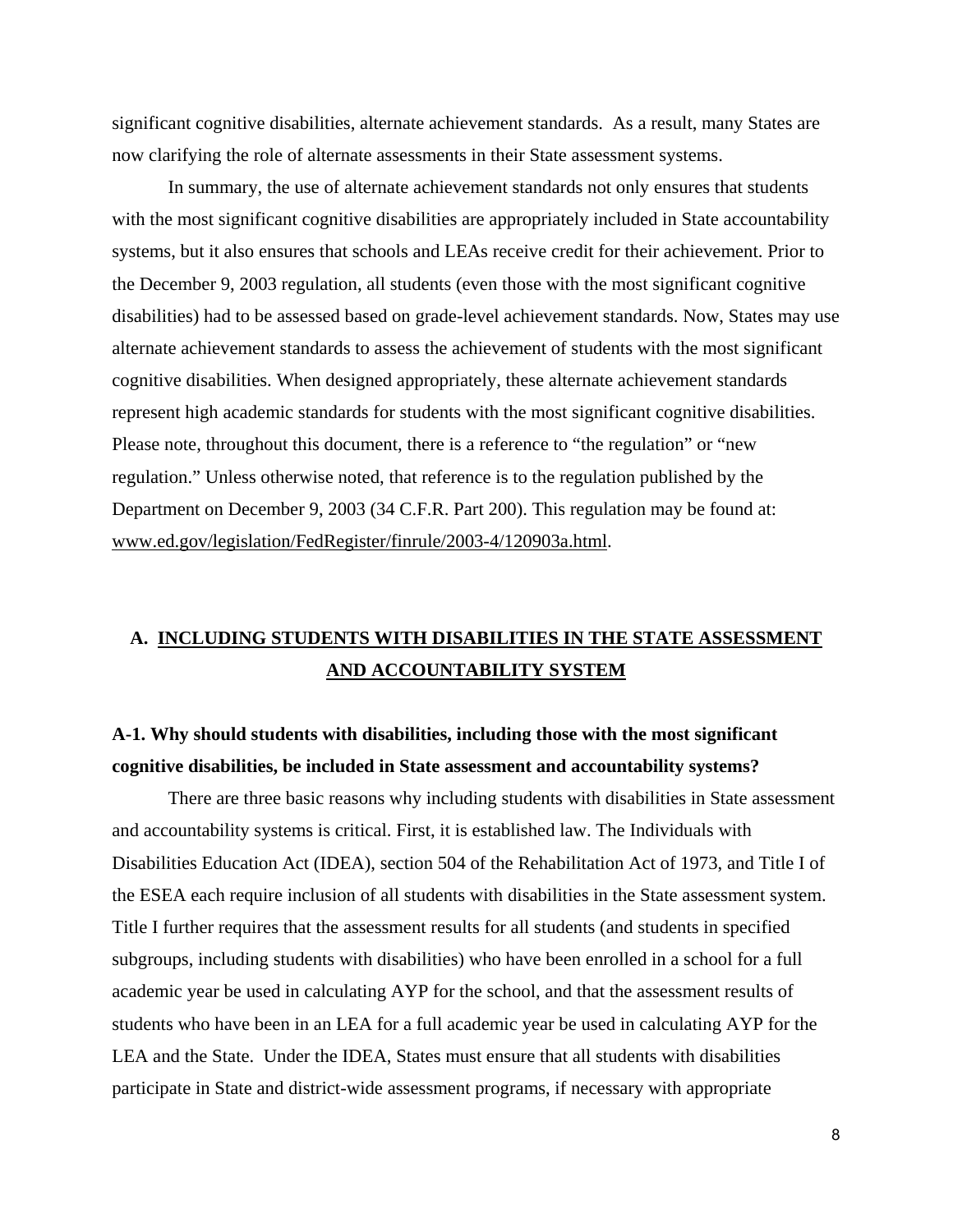accommodations, or take an alternate assessment, and that the assessment results for all students with disabilities are publicly reported, regardless of length of enrollment.<sup>[1](#page-8-0)</sup>

Second, students with disabilities, including those with the most significant cognitive disabilities, benefit instructionally from such participation. One State explains the instructional benefits of including students with the most significant cognitive disabilities in its assessment system: "Some students with disabilities have never been taught academic skills and concepts, for example, reading, mathematics, science, and social studies, even at very basic levels. Yet all students are capable of learning at a level that engages and challenges them. Teachers who have incorporated learning standards into their instruction cite unanticipated gains in students' performance and understanding. Furthermore, some individualized social, communication, motor, and self-help skills can be practiced during activities based on the learning standards." (Concerns and Questions about Alternate Assessment. [www.doe.mass.edu/mcas/alt/QandC.doc](http://www.doe.mass.edu/mcas/alt/QandC.doc) January 2005).

Third, to ensure that appropriate resources are dedicated to helping these students succeed, appropriate measurement of their achievement needs to be part of the accountability system. Further, when students with disabilities are part of the accountability system, educators' expectations for these students are more likely to increase. In such a system, educators realize that students with disabilities count and can learn to high levels, just like students who do not have disabilities. Only by including all students in accountability measures will certain unintended negative consequences be avoided. For example, research suggests that excluding students with disabilities from school accountability measures may lead to dramatically increased rates of referral of students for special education. (See National Center for Educational Outcomes Synthesis 26:<http://education.umn.edu/nceo/OnlinePubs/Synthesis26.htm>)

### **A-2. How may students with disabilities be included in the State assessment program?**

The IDEA Amendments of 1997 required that all students with disabilities be included in State and district-wide assessment programs. Under the IDEA, States have been required to include students with disabilities in regular assessments since 1997 and, beginning July 1, 2000, in alternate assessments. NCLB requires that all students, including students with disabilities, be held to grade-level achievement standards when taking assessments. However, with the

 $\overline{a}$ 

<span id="page-8-0"></span> $1$  IDEA requires students with disabilities to participate in all State assessments. If a State has a more comprehensive assessment program than required by NCLB, IDEA requires that students with disabilities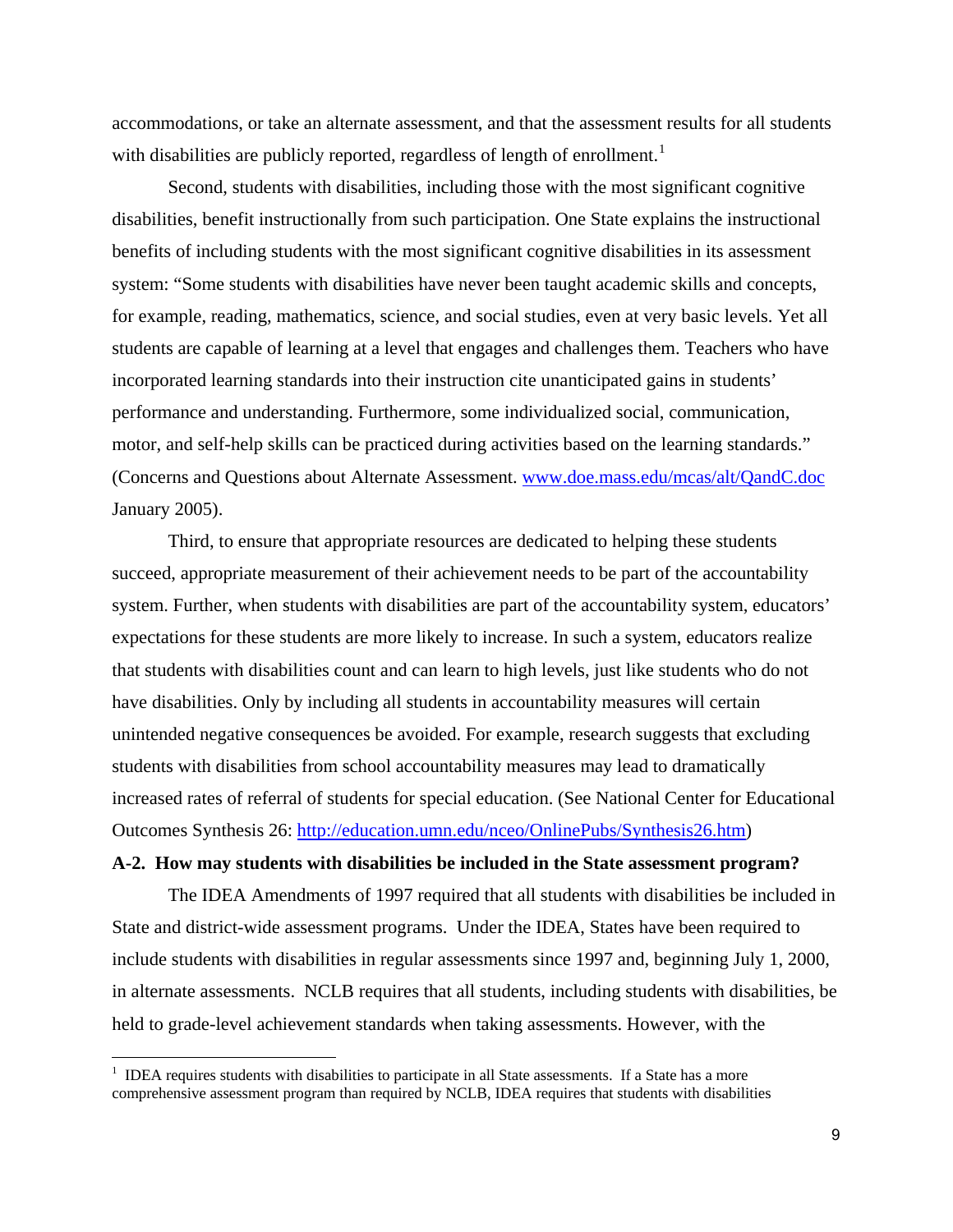publication of the December 9, 2003 regulation, and as determined by each child's IEP team, students with disabilities may, as appropriate, now be assessed through the following means:

- The regular grade-level State assessment
- The regular grade-level State assessment with accommodations, such as changes in presentation, response, setting, and timing. For more information about accommodations, see http://education.umn.edu/NCEO/OnlinePubs/Policy16.htm
- Alternate assessments aligned with grade-level achievement standards
- Alternate assessments based on alternate achievement standards.

The 2004 IDEA amendments reinforce that children with disabilities may be appropriately assessed through one of these four alternatives.

 The NPRM on modified achievement standards mentioned in the introduction to this document, when published in final form, will create an additional option for the assessment of students with disabilities. The Department will issue a separate guidance document on modified achievement standards after the final regulation is published.

### **A-3. What methods should a State employ to ensure that the assessment of students with disabilities yields valid results?**

The Title I regulations at 34 C.F.R. §200.2(b)(2) require that a State's assessment system be "designed to be valid and accessible for use by the widest possible range of students, including students with disabilities and students with limited English proficiency." In meeting this requirement, States are responsible for designing assessment systems that permit all students in the tested grades to be assessed based on grade-level content and achievement standards. States must first ensure that the assessment is based on State content standards. Then, States field-test their assessments by sampling the type of students expected to participate in the final assessment administration, including students with a wide range of disabilities, students with limited English proficiency, and students belonging to racial, ethnic, and socioeconomic groups. States should also define the assessment's measurement constructs precisely and develop accessible test forms that include bias-free test items; simple, clear instructions and procedures; maximum readability and comprehensibility; and optimal legibility. Accessible assessments also allow for a wide range of accommodations in test administration so that the vast majority of

participate in those assessments.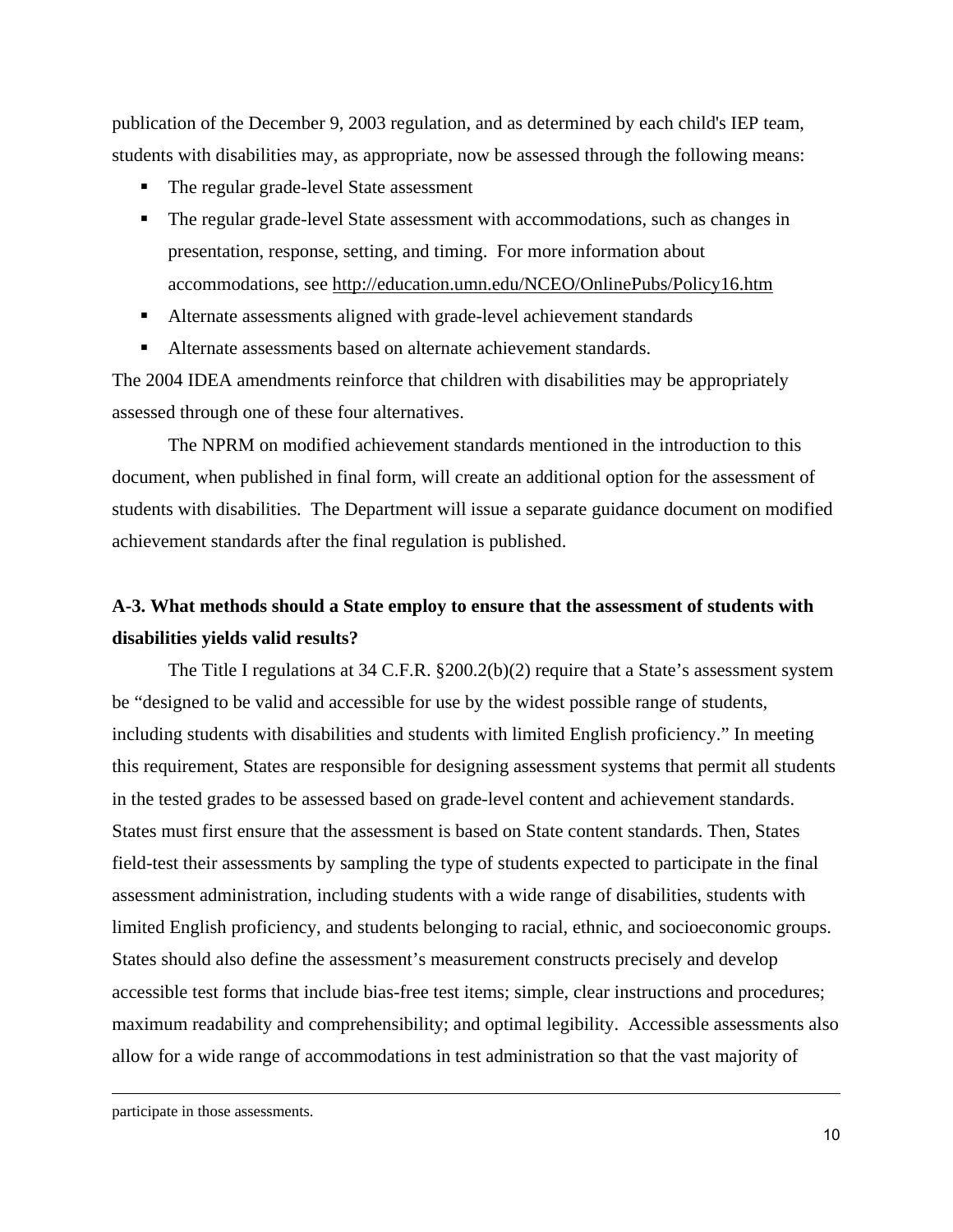children with disabilities can participate in the regular assessment. Students with disabilities who are not able to show what they know and can do on the regular grade-level assessment, even with appropriate accommodations, must be assessed with an alternate assessment. Such alternate assessments may be based on grade-level achievement standards or, for those students with the most significant cognitive disabilities, on alternate achievement standards. States have the responsibility to ensure that IEP teams have appropriate choices of accommodations to offer students with disabilities. In general, States bear the responsibility to provide appropriate accommodations and organize training for IEP teams to make good decisions for their students with disabilities.

### **A-4. What happens if a student uses accommodations in an assessment that cause a test result to be invalid?**

In designing State assessment systems, States should work with their test contractor to build an assessment that is accessible for as many students as possible and also to develop accommodations to help students participate. Further, States should develop and widely disseminate guidance about appropriate accommodations that may be used by students with disabilities, and ensure that this information is communicated clearly to school-level educators. The general idea is that the State has a responsibility to create a testing environment that ensures that as many students as possible can take the assessment in a way that produces valid and meaningful results.

 IEP teams retain their decision-making authority to determine what, if any, accommodations are needed for a student to take an assessment. If an IEP team determines that a student cannot be assessed with the regular grade-level assessment even with appropriate accommodations, the IEP team must determine whether the child will be assessed through an alternate assessment based on grade-level or alternate achievement standards

 Title I includes a measure of participation in the AYP definition. Specifically, for Title I purposes, a student is only considered to be participating if the student takes an assessment that meets the requirements of Section 1111. This includes alternate assessments, which must either be aligned with standards that meet the requirements for alternate achievement standards [refer to §200.1(d)] or aligned to grade-level achievement standards. *Therefore, if a student uses an accommodation that results in an invalid score, the student is considered to be a non-participant*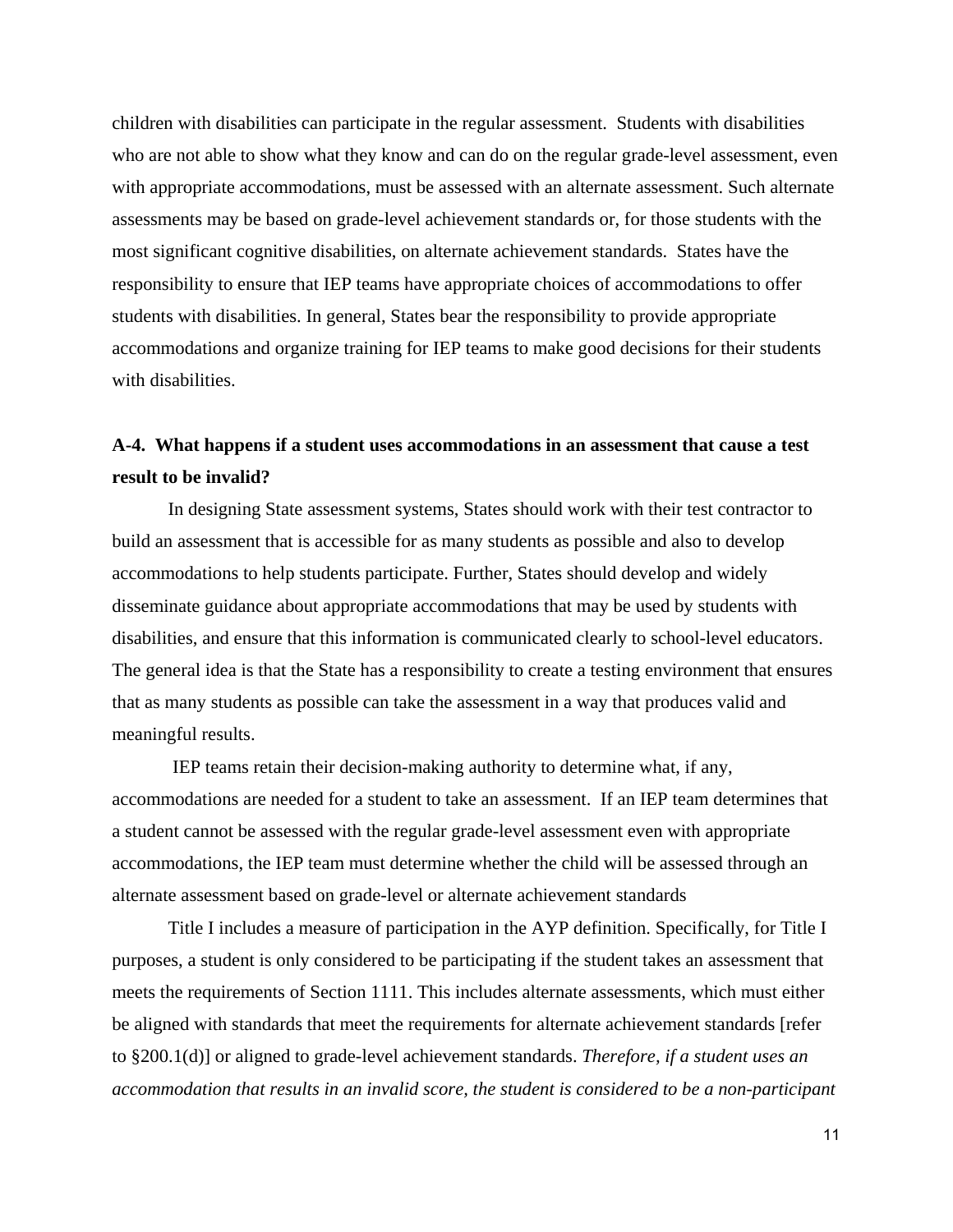*when calculating the participation rate for AYP purposes. In addition to counting that student as a non-participant, the State must either choose not to include the score from the assessment or include it as a "not proficient score" in calculating the proficiency rate for AYP decisions.*  (Note: For IDEA reporting purposes, the State must report on the participation and achievement of all students with disabilities who were assessed. See Part B Annual Performance Report materials at <http://www.ed.gov/policy/speced/guid/idea/bapr/index.html>**).** 

#### **A-5. Is there a conflict between the assessment requirements of NCLB and of IDEA?**

No. Both IDEA and NCLB require all students with disabilities to be assessed. For NCLB accountability purposes, however, a student must receive a valid score in order to be considered a participant for AYP purposes. On the other hand, even if a child receives an invalid score and is considered a non-participant for AYP purposes, that child is still considered to have "participated" in an assessment for purposes of IDEA.

#### **A-6. In what grades must States administer alternate assessments?**

Under NCLB, through the 2004-2005 school year, a State must have administered alternate assessments in every grade and subject that the State was currently assessing for Title I assessment and AYP purposes. At a minimum, through the 2004-2005 school year, States were required to assess all students in reading/language arts and mathematics at least once in grades 3 through 5, once in grades 6 through 9, and once in grades 10 through 12. Beginning with the 2005-2006 school year, States must assess all students in reading/language arts and mathematics in each of grades 3 through 8 and at least once in grades 10 through 12 and must have corresponding alternate assessments in both reading/language arts and mathematics for each of those grades as well. Beginning with the 2007-2008 school year, States must assess all students in science. States must administer science assessments, including alternate assessments, at least once in grades 3 through 5, once in grades 6 through 9, and once in grades 10 through 12.

If these alternate assessments are based on grade-level achievement standards, they will assess the same grade-level content as the test for which they are an alternate. The assessment procedures may differ from the regular assessment (e.g., include body-of-work or performance tasks instead of multiple choice) but proficiency on these alternates is comparable to proficient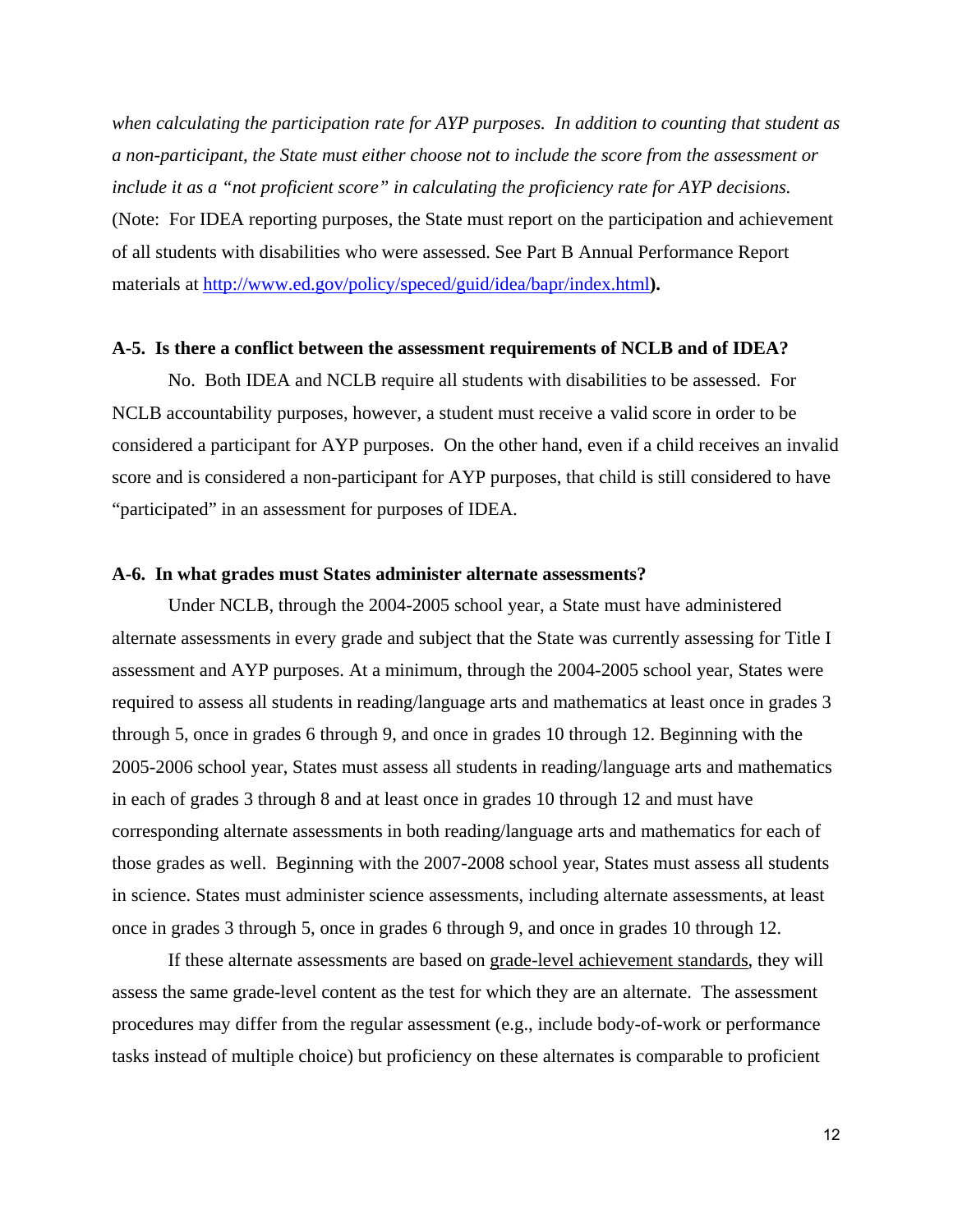performance on the regular assessment for the same grade. The State must provide evidence of comparability and be able to aggregate the results with results from the regular assessment.

For alternate assessments based on alternate achievement standards in grades 3 through 8 and at the high school level, the assessment materials should show a clear link to the content standards for the grade in which the student is enrolled, although the grade-level content may be reduced in complexity or modified to reflect pre-requisite skills. The State may define one or more alternate achievement standards for proficiency for any grade or cluster of grades. (See question C-3 for additional information.)

The following table explains assessment approaches for students with disabilities as well as their effect on participation rate and proficiency calculations for AYP purposes. The table should be read as follows, using the first row as an example: If a student with a disability (but not a significant cognitive disability) is assessed using the regular state assessment (with or without approved accommodations) that is aligned with grade-level achievement standards and that produces a valid score, that student is considered a participant for accountability purposes, and the scores would count for AYP purposes. This rule would also apply to students with the most significant cognitive disabilities in a State that does not have alternate achievement standards in place—their achievement would be measured against grade-level achievement standards.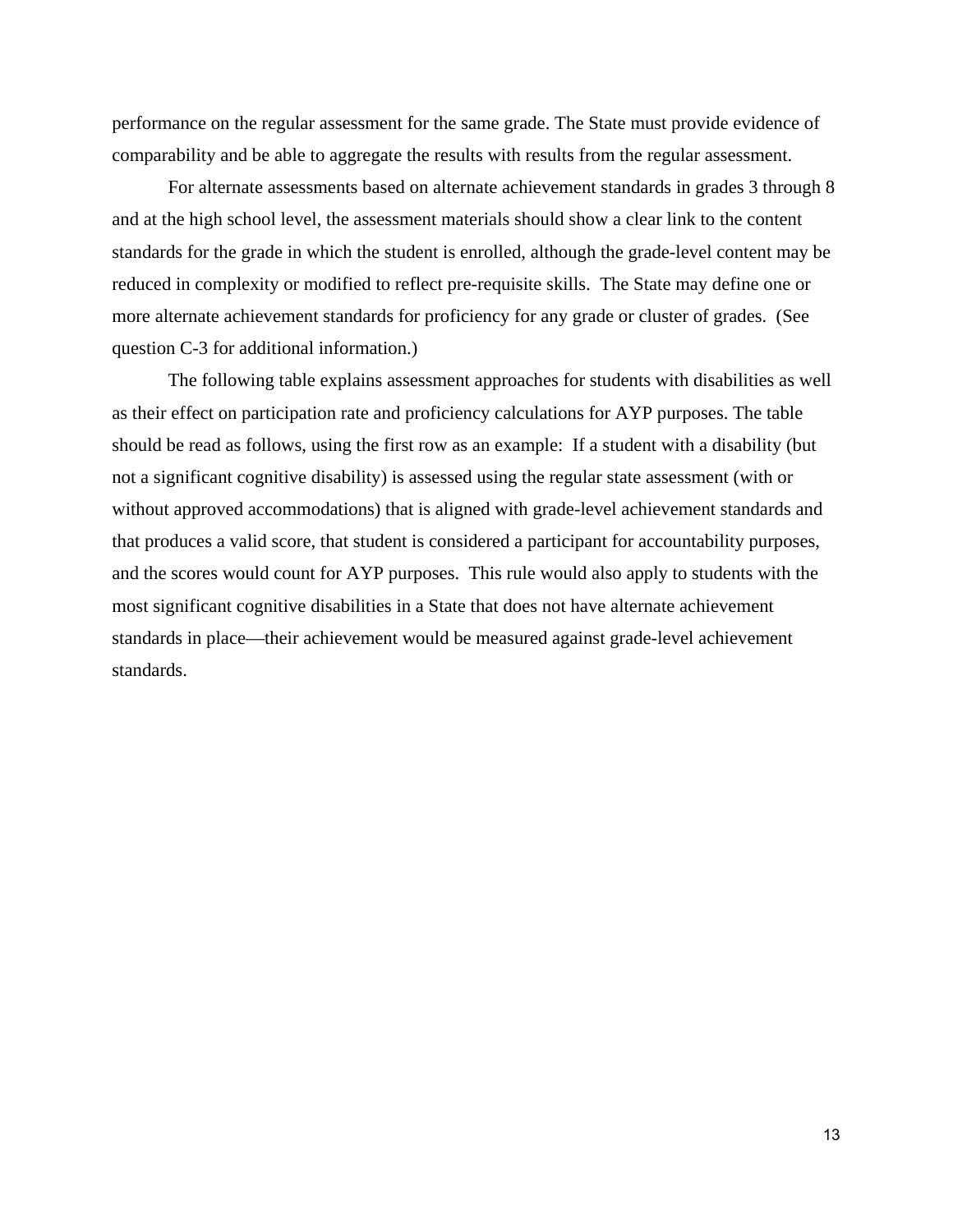### **Table 1: Requirements for Use of Assessment Results for Students with Disabilities in AYP Calculations**

| <b>Type of Assessment</b>                                                                                                                                                                       | Students with disabilities, but not the<br>most significant cognitive disability                                                                                                                                                                                                                                                                                   | Students with the most significant<br>cognitive disabilities                                                                                                                                                                                                                                                                                           |
|-------------------------------------------------------------------------------------------------------------------------------------------------------------------------------------------------|--------------------------------------------------------------------------------------------------------------------------------------------------------------------------------------------------------------------------------------------------------------------------------------------------------------------------------------------------------------------|--------------------------------------------------------------------------------------------------------------------------------------------------------------------------------------------------------------------------------------------------------------------------------------------------------------------------------------------------------|
| <b>Regular assessment</b><br>• Aligned with grade-level<br>achievement standards; and<br>• With approved accommodations<br>and a valid score                                                    | Student must be considered a participant<br>and all scores count for AYP purposes.                                                                                                                                                                                                                                                                                 | Applicable in a State that does not<br>establish alternate achievement<br>standards.<br>A student would be considered a<br>participant and achievement would be<br>measured against grade-level<br>achievement standards.                                                                                                                              |
| <b>Regular assessment</b><br>• Aligned with grade-level<br>achievement standards; and<br>• With accommodations that<br>invalidate the score                                                     | For AYP purposes, a State must ensure<br>there is a valid score for each participant. <sup>2</sup><br>Student must be considered a non-<br>participant if entire score is invalid.<br>If only part of score is invalid, the State<br>determines whether the valid portion is<br>sufficient to constitute participation and<br>attainment of the achievement level. | Applicable in a State that does not<br>establish alternate achievement<br>standards.<br>A student must be considered a non-<br>participant if entire score is invalid.<br>If only part of score is invalid, the State<br>determines whether the valid portion is<br>sufficient to constitute participation and<br>attainment of the achievement level. |
|                                                                                                                                                                                                 |                                                                                                                                                                                                                                                                                                                                                                    |                                                                                                                                                                                                                                                                                                                                                        |
| <b>Alternate assessment</b><br>• Aligned with grade-level<br>achievement standards;<br>• With approved accommodations<br>and a valid score                                                      | Must be considered a participant and may<br>be proficient in AYP calculations                                                                                                                                                                                                                                                                                      | Applicable in a State that does not<br>establish alternate achievement<br>standards. A student would be<br>considered a participant and<br>achievement would be measured against<br>grade-level achievement standards.                                                                                                                                 |
| <b>Alternate assessment</b><br>• Based on alternate achievement<br>standards                                                                                                                    | If a State permits these students to be<br>assessed based on alternate achievement<br>standards, it would not be consistent with<br>regulation.                                                                                                                                                                                                                    | Student is a participant and proficient<br>score may be included as proficient in<br>AYP calculations, subject to 1.0 percent<br>cap.                                                                                                                                                                                                                  |
|                                                                                                                                                                                                 |                                                                                                                                                                                                                                                                                                                                                                    |                                                                                                                                                                                                                                                                                                                                                        |
| <b>Other assessments Used for AYP</b><br><b>Title I Assessment System,</b><br>• Not aligned with grade-level<br>achievement standards; and<br>• Not based on alternate<br>achievement standards | Non-participant                                                                                                                                                                                                                                                                                                                                                    | Non-participant                                                                                                                                                                                                                                                                                                                                        |

<span id="page-13-0"></span><sup>&</sup>lt;sup>2</sup> For purposes of IDEA compliance, a student may still be considered to be a participant in a statewide assessment even if the score is invalid for AYP.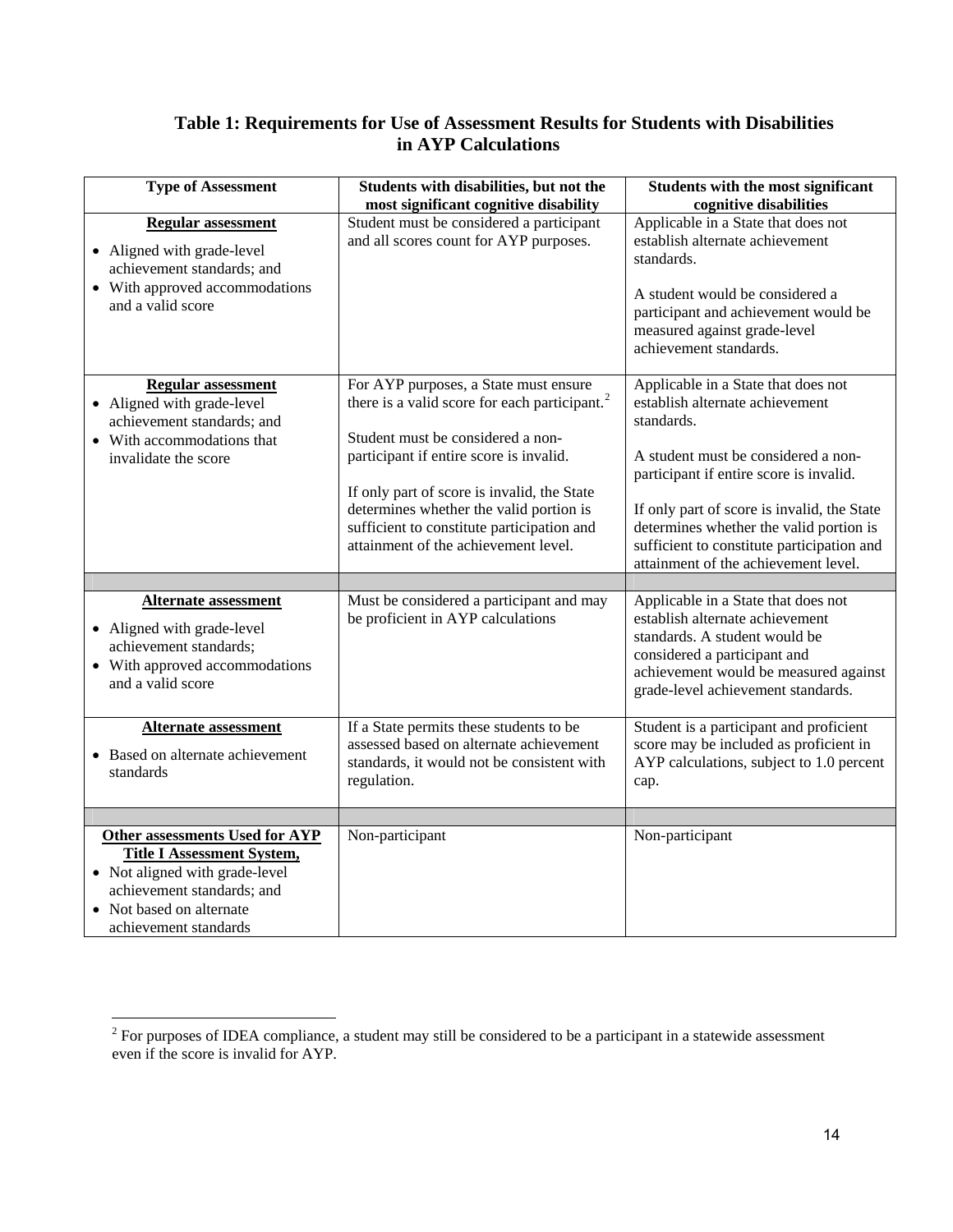#### **B. ALTERNATE ASSESSMENTS**

#### **B-1. What are alternate assessments?**

An alternate assessment is an assessment designed for the small number of students with disabilities who are unable to participate in the regular grade-level State assessment, even with appropriate accommodations. Under the IDEA Amendments of 1997, all States were required to implement an alternate assessment not later than the 2000-2001 school year. To qualify as an assessment under Title I, an alternate assessment must be aligned with the State's content standards, must yield results separately in both reading/language arts and mathematics, and must be designed and implemented in a manner that supports use of the results as an indicator of AYP. Alternate assessments can measure progress based on alternate achievement standards (see Section C) and can also measure proficiency based on grade-level achievement standards. Alternate assessments may be needed for students who have a broad variety of disabilities; consequently, a State may employ more than one alternate assessment.

When used as part of the State assessment program, alternate assessments must have an explicit structure, guidelines for which students may participate, clearly defined scoring criteria and procedures, and a report format that communicates student performance in terms of the academic achievement standards defined by the State. The requirements for high technical quality set forth in 34 C.F.R. §§200.2(b) and 200.3(a)(1), including validity, reliability, accessibility, objectivity, and consistency with nationally recognized professional and technical standards, apply to alternate assessments as well as to regular State assessments.<sup>[3](#page-14-0)</sup>

#### **B-2. What is the typical format for an alternate assessment?**

 $\overline{a}$ 

There is no typical or single format for an alternate assessment. Some alternate assessments are built on portfolios of student work or activities that demonstrate knowledge through performance of specific tasks. An alternate assessment may include materials collected under a variety of circumstances, including (1) teacher observation of the student; (2) samples of student work produced during regular classroom instruction that demonstrate mastery of specific

<span id="page-14-0"></span> $3$  The NPRM on modified achievement standards mentioned in the introduction to this document will create an additional option for the assessment of students with disabilities. A separate guidance document will be issued on modified achievement standards after the final regulation is published.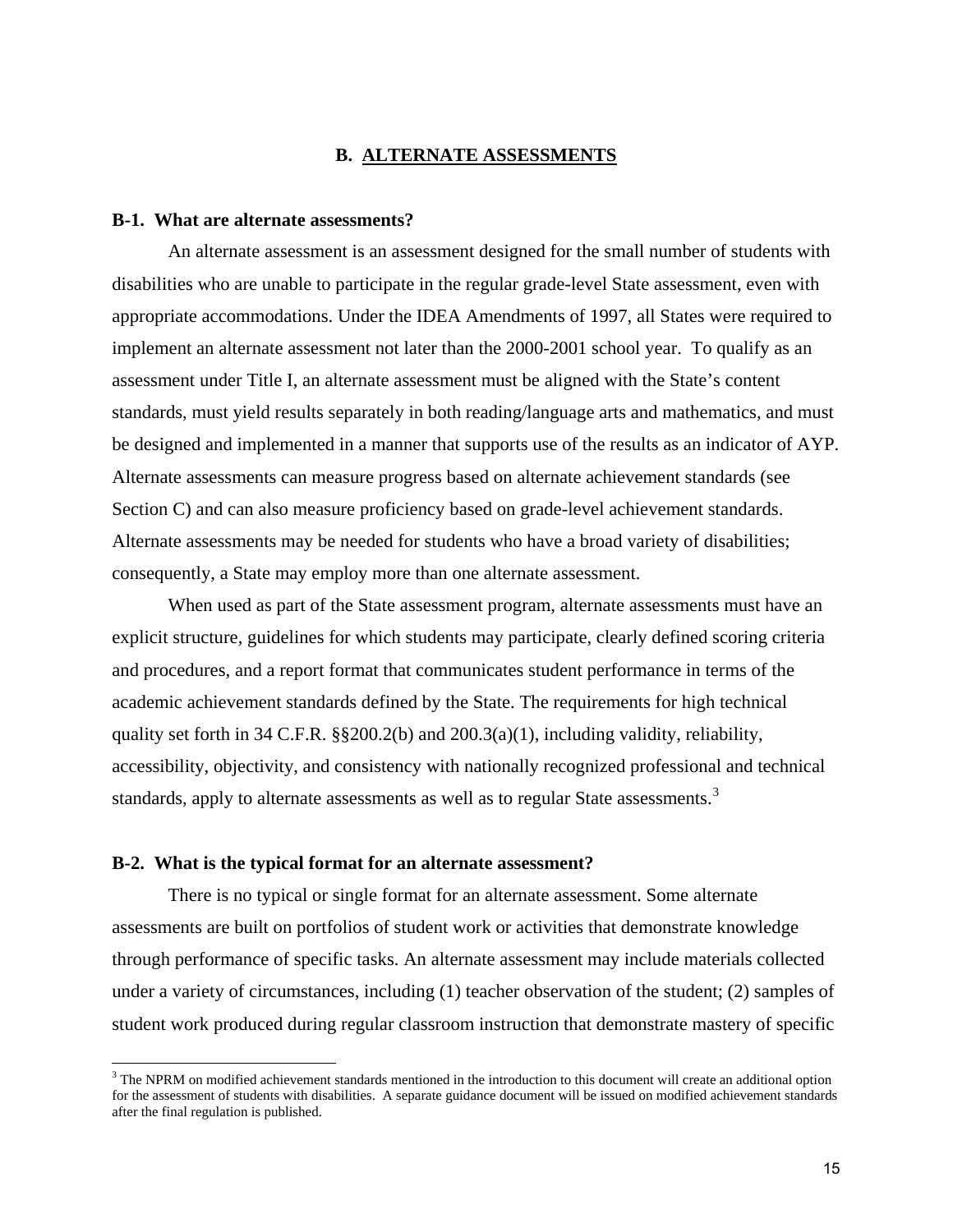instructional strategies; and (3) standardized performance tasks produced in an "on-demand" setting, such as completion of an assigned task on test day. These are not requirements. They are only examples of different types of alternate assessments. States have considerable flexibility in designing the most appropriate format for alternate assessments.

### **B-3. What are alternate assessments based on grade-level achievement standards, and how are scores from these assessments incorporated into the accountability system?**

An alternate assessment based on grade-level achievement standards (regardless of the format, see B-2) must address the same content and hold students to the same expectations as does the regular test. As part of the standards and assessment peer review process under Title I, a State must document that its results from an alternate assessment based on grade-level achievement standards are comparable in meaning to its results from the regular assessment for the same grade level. Further, alternate assessments need to meet the general Title I requirements for assessments. For AYP calculations, results from an alternate assessment based on grade-level achievement standards should be treated in the same manner as results from the regular assessment. The 1.0 percent cap does not apply to those results.

### **B-4. What are alternate assessments based on alternate achievement standards?**

An alternate assessment based on alternate achievement standards may cover a narrower range of content (e.g., cover fewer objectives under each content standard) and reflect a different set of expectations in the areas of reading/language arts, mathematics, and science than do regular assessments or alternate assessments based on grade-level achievement standards. The questions on an alternate assessment might be simpler than those on a regular assessment or the expectations for how well students know particular content standards may be less complex but still challenging for students with the most significant cognitive disabilities. If a State chooses to use such assessments, it must establish alternate achievement standards through a documented standards-setting process; the assessments based on alternate achievement standards must yield separate results for reading/language arts, mathematics, and (beginning in the 2007-08 school year) science. Proficient and advanced scores in reading/language arts and mathematics from an alternate assessment based on alternate achievement standards may be used in AYP decisions in the same manner as any other scores, subject to the 1.0 percent cap at the LEA and State levels.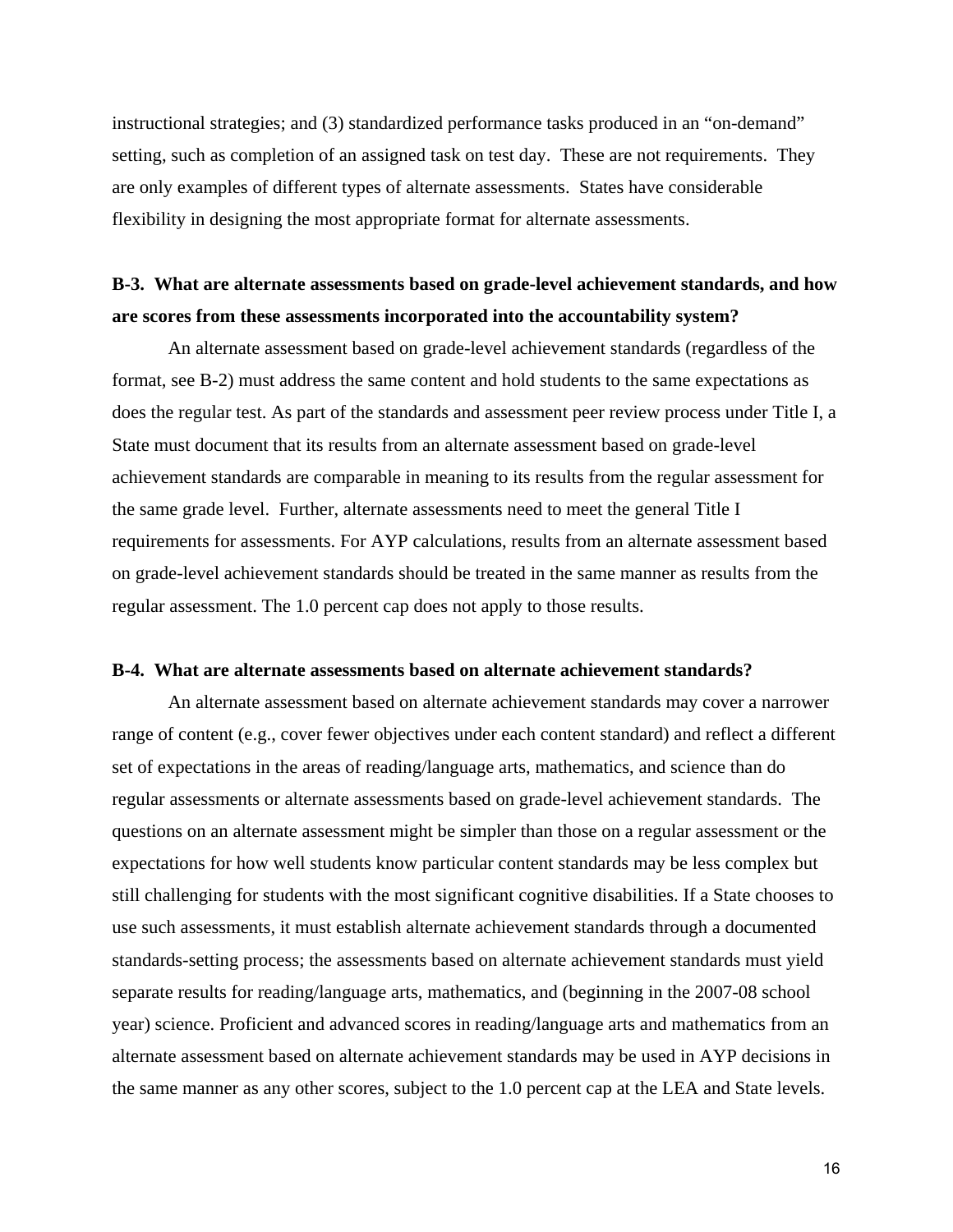(See Section F.) [Note: Science is not included in AYP decisions unless a State has chosen the science assessment as its "other academic indicator" for elementary and middle schools.]

### **B-5. May a State use student progress on IEP goals or an assessment of functional life skills to meet the Title I regulation requirements?**

No. There are at least two reasons why IEP goals or functional life skills are not appropriate achievement measures for AYP purposes.

First, IEP goals are individualized for each student, and a student's progress toward each goal is measured for purposes of reporting progress to parents and for making individualized decisions about the special education and related services a student receives. In addition, for AYP determinations, test results must ensure consistency in the judgments made about schools. IEP goals are not designed for this purpose.

Second, as required by Title I, schools are accountable for student achievement only in the content areas of reading/language arts and mathematics. IEP goals may address a broad range of individualized instructional needs, as well as behavioral and developmental needs, and might not be based on the State's academic content standards. IEP goals may cover a range of issues beyond reading/language arts and mathematics, such as behavior, social skills, or the use of adaptive equipment, and, as such, an examination of how well a student met his or her IEP goals is not synonymous with achievement measured by an alternate assessment for AYP purposes. In addition, IEP goals might not be aligned to State standards, and it is not possible to set achievement standards based on those goals. While States and LEAs may develop assessments that measure students' progress toward IEP goals, such assessments are not required by Title I. In addition, while acquisition of functional life skills may be an important component of some students' IEPs, it is also critical that such students have access to the general curriculum and that their achievement be counted for AYP purposes.

### **B-6. Will the State system of alternate assessments be reviewed by the U.S. Department of Education?**

 Yes. Alternate assessments developed for Title I purposes will be reviewed through the Department's peer review of State assessment systems. The procedures are set forth in the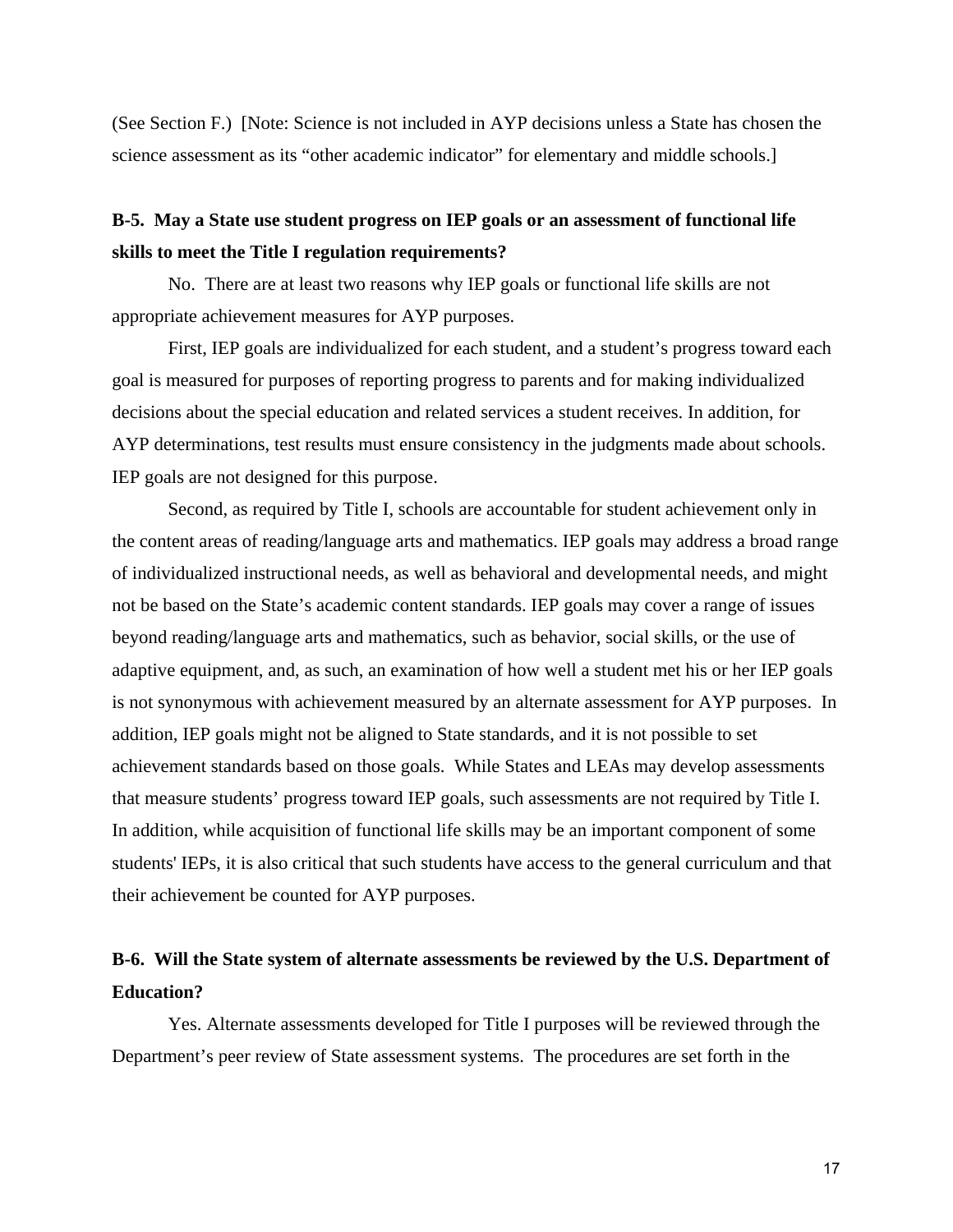### **B-7. May an out-of-level assessment be included as an alternate assessment aligned with grade-level achievement standards?**

 No. An out-of-level assessment cannot be included as an alternate assessment because it is not aligned with grade-level achievement standards. Out-of-level testing means assessing students enrolled in a specific grade level with tests designed for students at lower grade levels. By definition, an out-of-level assessment cannot meet the requirements of a grade-level assessment because it does not measure mastery of grade-level content or achievement standards. Out-of-level testing is often associated with lower expectations for students with disabilities, tracking such students into lower-level curricula with limited opportunities. It may also limit student opportunities for advancing to the next grade or graduating with a regular high school diploma. According to the National Center on Educational Outcomes, research does not support the use of out-of-level test scores from State assessments when measuring student proficiency on standards for the grade level in which a student is enrolled. (See Table 1.)

### **B-8. May an out-of-level assessment meet the Title I requirements concerning "alternate assessments based on alternate achievement standards"?**

Under the December 9, 2003 regulations, an out-of-level assessment may be used only as an alternate assessment based on alternate achievement standards to assess students with the most significant cognitive disabilities, and then only if it meets three key Title I requirements. First, the State must use a documented and validated standards-setting process to set the alternate achievement standards for such an assessment. Second, the achievement standards on which outof-level assessments are based must meet the requirements of 34 C.F.R. §200.1(d) for alternate achievement standards. That is, the achievement standards associated with out-of-level assessments must be aligned with the State's academic content standards, promote access to the general curriculum, and reflect professional judgment of the highest achievement standards. (See C-5.) Third, scores of students with the most significant cognitive disabilities who take an out-of-level test based on alternate achievement standards must be included within the 1.0 percent cap for the purposes of calculating AYP, because the achievement standards associated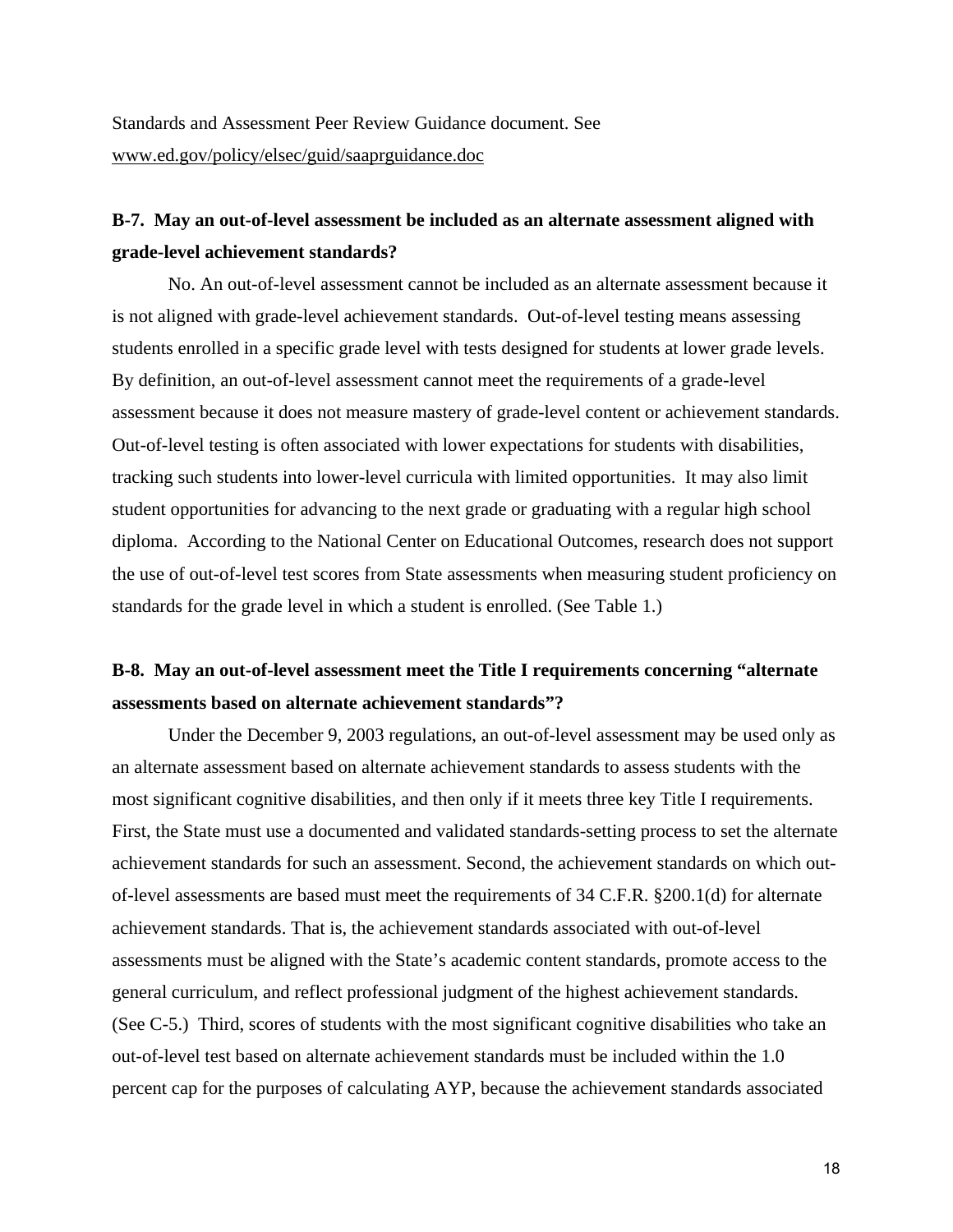with the content and skills measured by out-of-level assessments are clearly different from the grade-level achievement standards for the target grade.

Previous guidance from the Department's Office of Special Education Programs (OSEP) indicated that out-of-level assessments were not allowable alternate assessments [OSEP Memo 00-24 dated August 24, 2000, see question 18: http://www.dssc.org/frc/AssessmentQ&A.html]. This new guidance, however, recognizes that out-of-level assessments that are administered to students with the most significant cognitive disabilities and that meet the requirements of the regulation (as outlined above) may be considered to be alternate assessments based on alternate achievement standards and proficient scores on these assessments may count for AYP purposes, under the one percent cap. *An out-of-level assessment that fails to meet these requirements produces invalid results, and students taking such tests must be counted as "non-participants" for AYP purposes.*(See Table 1.)

## **B-9. If a State has developed a "vertical scale" that relates scores from out-of-level assessments to its grade-level academic content and achievement standards, may a State count the scores of those assessments in AYP calculations?**

No. AYP calculations are based on the proportion of students who have demonstrated proficiency on an assessment based on either the State's grade-level achievement standards or alternate achievement standards. The use of a vertical scoring scale is not sufficient to document that an assessment other than a grade-level assessment has met the statute's requirements.

For students tested based on grade-level achievement standards, an assessment must be aligned with grade-level content expectations and include measures of higher-order thinking skills and understanding. By definition, an out-of-level assessment does not cover the same content as the grade-level test. Use of a vertical scale cannot ensure that a student has been tested against grade-level standards. Further, for students tested against alternate achievement standards, these standards must be defined using a "documented and validated standards-setting process." Use of a vertical scale alone is not sufficient to define alternate achievement standards and to meet the requirements of 34 C.F.R. §200.1(d).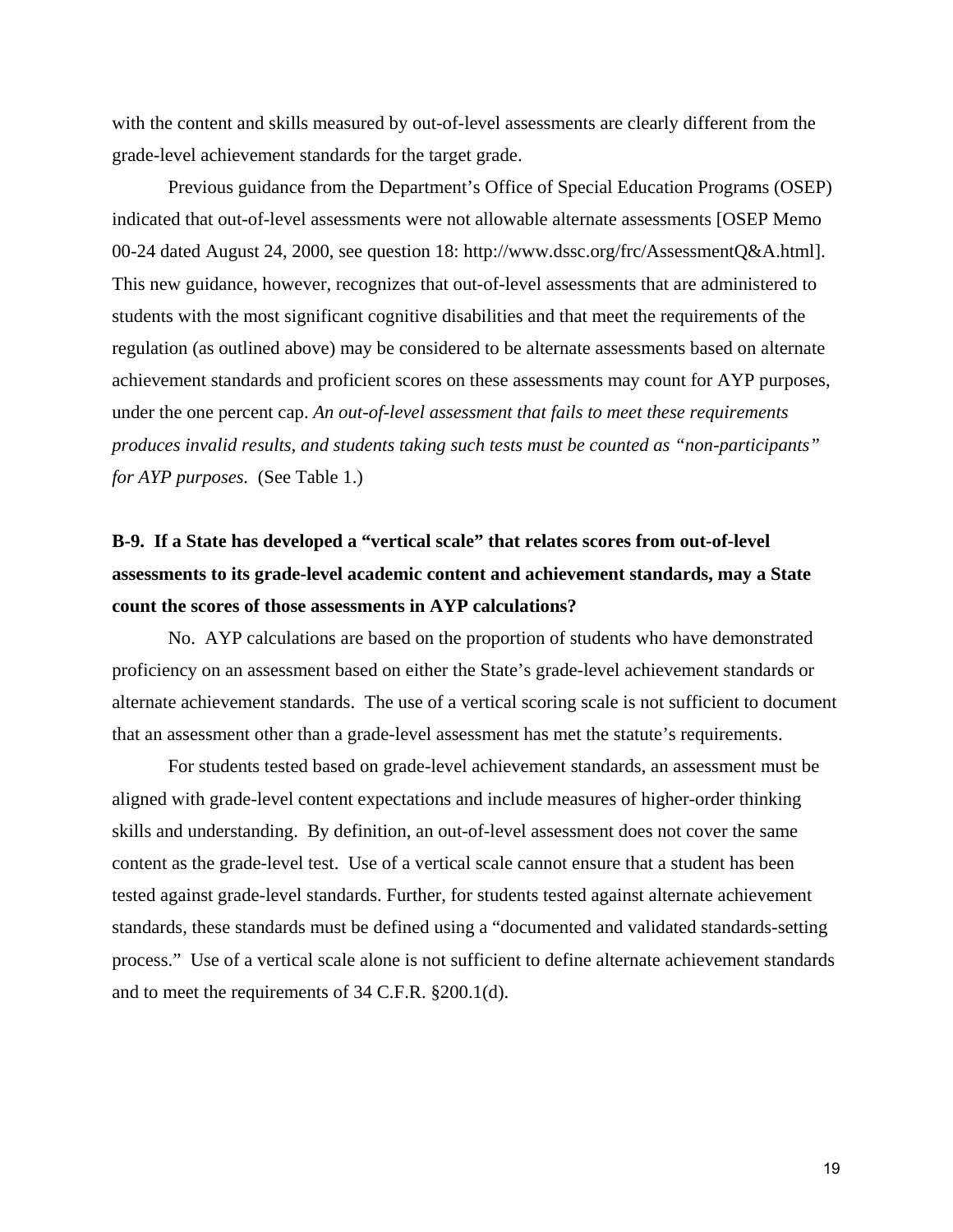#### **C. ALTERNATE ACHIEVEMENT STANDARDS**

#### **C-1. What is an alternate achievement standard?**

An alternate achievement standard sets an expectation of performance that differs in complexity from a grade-level achievement standard.The December 9, 2003 regulations clarify that a State is permitted to use alternate achievement standards to evaluate the performance of students with the most significant cognitive disabilities.

In general, alternate achievement standards must be aligned with a State's academic content standards, promote access to the general curriculum, and reflect professional judgment of the highest achievement standards possible. (See 34 C.F.R. §200.1(d).)

The characteristics of an alternate achievement standard are the same as those described in the Title I assessment regulations for a grade-level achievement standard. That is, they are aligned with the State's academic content standards (although they may reflect prerequisite skills rather than grade-level skills); describe at least three levels of attainment; include descriptions of the competencies associated with each achievement level; and include assessment scores (cut scores) that differentiate among the achievement levels and a description of the rationale and procedures use to determine each achievement level. These standards will be considered during the Department's peer review of each State's standards and assessment system under NCLB.

#### **C-2. Is a State required to develop alternate achievement standards?**

No. Section 1111(b)(1) of Title I requires a State to adopt challenging student achievement standards and to apply the same standards "to all schools and children in the State." While all children can learn challenging content, evaluating that learning through the use of alternate achievement standards is appropriate for a small, limited percentage of students who are within one or more of the existing categories of disability under the IDEA (e.g., autism, multiple disabilities, traumatic brain injury), and whose cognitive impairments may prevent them from attaining grade-level achievement standards, even with the very best instruction. Therefore, the regulations permit States to measure the achievement of a limited percentage of students – those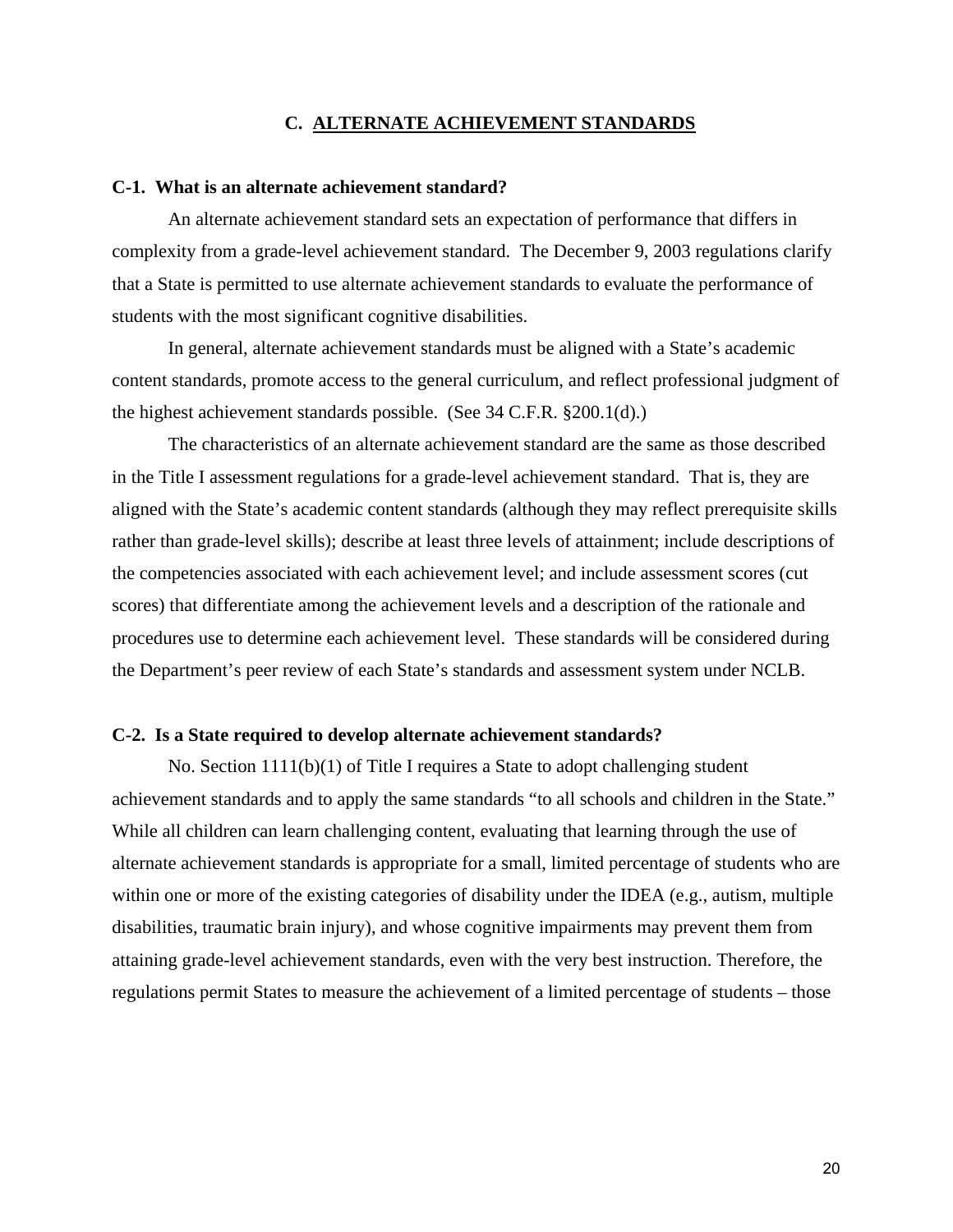with the most significant cognitive disabilities – against challenging, but alternate, achievement standards.<sup>[4](#page-20-0)</sup>

If a State chooses not to use alternate achievement standards, it must still incorporate the assessment scores of all students with disabilities in AYP determinations, including those students with the most significant cognitive disabilities.

### **C-3. If a State chooses to develop such standards, how can it do that consistently with the requirements to have tests in grades 3-8 and high school by 2005-06?**

If a State chooses to establish alternate achievement standards, such standards must be aligned with the State's academic content standard for the grade in which the student is enrolled (or, in the case of students in un-graded classrooms, the grade level commensurate to the student's age). (See section E-1 for further details.)

There must be a clearly stated definition of proficiency available for students assessed on the basis of alternate achievement standards, and their scores must be reported in relation to this standard. Because these students are often in un-graded classrooms, the idea of grade-by-grade alternate achievement standards for them is somewhat ambiguous. The alternate achievement standards must be challenging for students with the most significant cognitive disabilities and defined in a way that supports individual growth through a linkage to different content across grades. When examined across grades, however, alternate achievement standards are not expected to show the same clearly defined differences in cognitive complexity as the grade-level achievement standards set for the regular test.

A State may thus define alternate achievement standards for grade clusters (e.g., grades 3-5, 6-9 or 10-12) rather than for individual grades. Such standards, however, must reflect the professional judgment of the highest achievement standards possible for this group of students. For example, it is not acceptable for a State to develop a single test that employs a single rubric to define a single proficiency standard that is applied to all students enrolled in grades 3 through 12 who are tested on the basis of an alternate achievement standard. Such an arrangement fails to reflect the changes in content that would be expected across grades and cannot provide an appropriate challenge for older or more capable students.

 $\overline{a}$ 

<span id="page-20-0"></span><sup>&</sup>lt;sup>4</sup> The NPRM on modified achievement standards mentioned in the introduction to this document will create an additional option for the assessment of students with disabilities. A separate guidance document will be issued on modified achievement standards after the final regulation is published.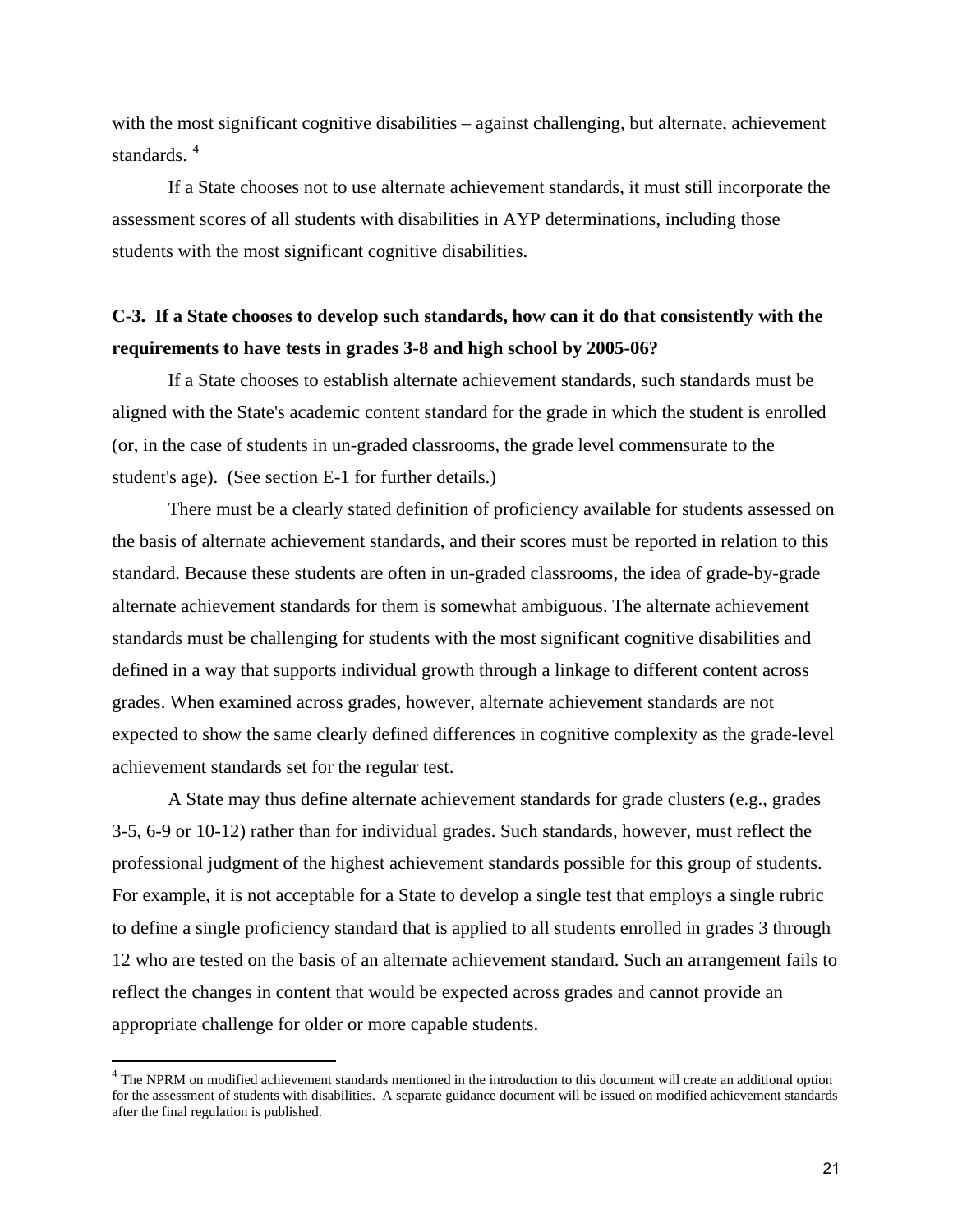Additional information about this issue can be found in the Department's peer review guidance for standards and assessment: [www.ed.gov/policy/elsec/guid/saaprguidance.doc.](http://www.ed.gov/policy/elsec/guid/saaprguidance.doc)

### **C-4. May States develop multiple alternate achievement standards to address the range of abilities of students with the most significant cognitive disabilities?**

Yes. A State may set more than one alternate achievement standard. If, however, a State chooses to define multiple alternate achievement standards, it must employ commonly accepted professional practices to define the standards; it must document the relationship among the alternate achievement standards as part of its coherent assessment plan; and for AYP purposes it must apply the 1.0 percent cap to all proficient scores based on alternate achievement standards that meet the requirements in 34 C.F.R. §200.1(d). One reason why a State might choose to develop more than one alternate achievement standard is to promote access to the general curriculum and to ensure that students are appropriately challenged to meet the highest standards possible.

### **C-5. What is meant by "professional judgment of the highest achievement standards possible?"**

Title I requires that, for the general assessment, States establish challenging academic content standards that contain rigorous content and encourage the teaching of advanced skills, and challenging student achievement standards that determine how well students are mastering this content. States must create the achievement standards with all students in mind, so that they are realistic for a wide variety of individuals. The standards should represent a consensus among experienced teachers, parents, and other appropriate individuals regarding the performance expected after appropriate student effort in a challenging instructional program. Students with the most significant cognitive disabilities who participate in an alternate assessment based on alternate achievement standards are entitled to the same deliberate approach to defining achievement standards that represent a rigorous but realistic challenge for this heterogeneous group of students and a challenging long-range goal for their school and LEA. The term "highest achievement standards possible" is intended to reflect that the alternate achievement standards should be no less challenging for students with the most significant cognitive disabilities than the standards set for all other students.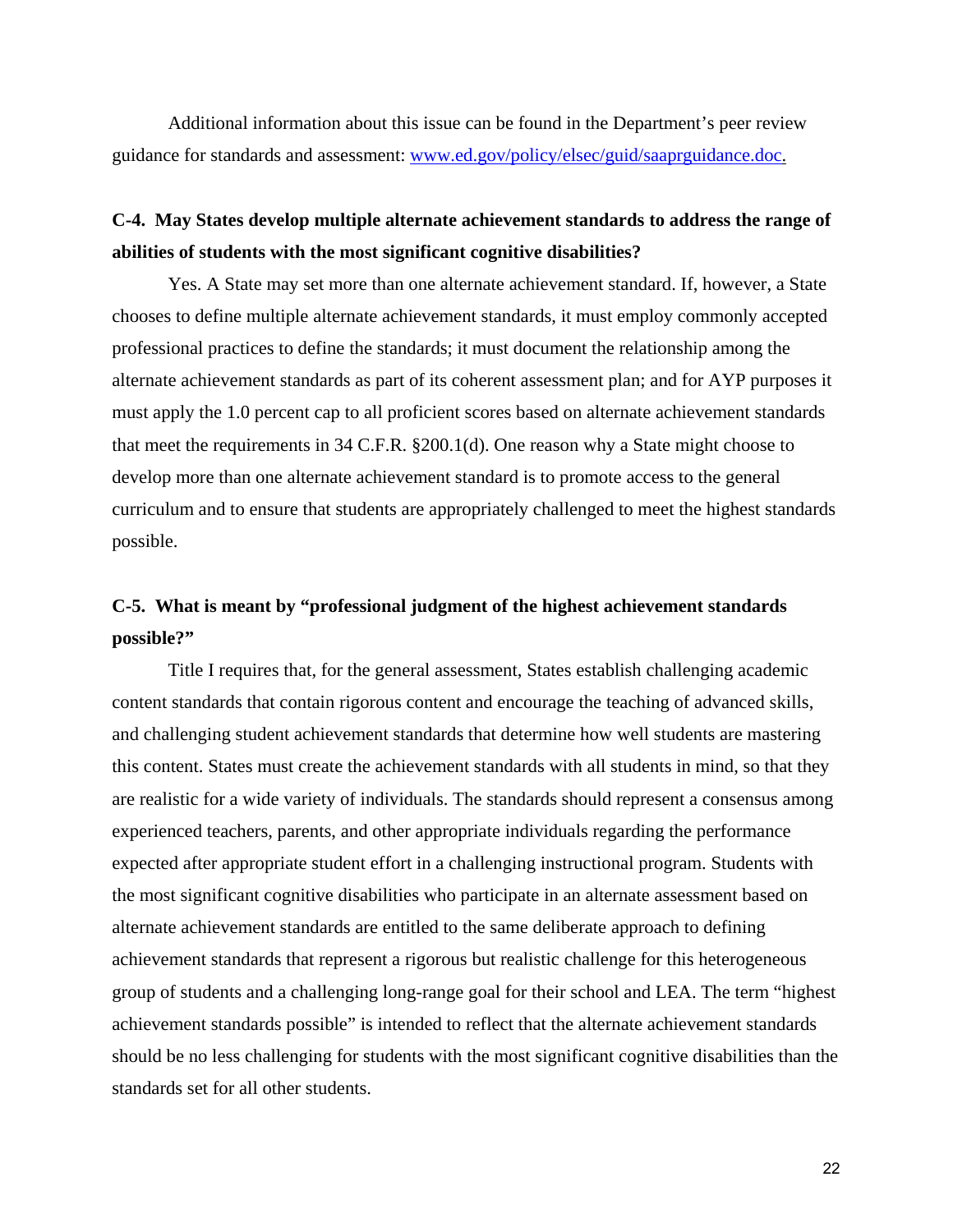### **C-6. Who is eligible to participate in alternate assessments based on alternate achievement standards?**

Only students with the most significant cognitive disabilities may be assessed based on alternate achievement standards. The regulation does not create a new category of disability. Rather, the Department intended the term "students with the most significant cognitive disabilities" to include that small number of students who are (1) within one or more of the existing categories of disability under the IDEA (e.g., autism, multiple disabilities, traumatic brain injury, etc.); and (2) whose cognitive impairments may prevent them from attaining gradelevel achievement standards, even with the very best instruction.

It is the State's responsibility to define which students have the most significant cognitive disabilities. It also is the State's responsibility to establish clear and appropriate guidelines for IEP teams to use when deciding if an alternate assessment based on alternate achievement standards is justified for an individual child. These guidelines should provide parameters and direction to ensure that students are not assessed based on alternate achievement standards merely because of their placement outside the regular classroom, their disability category, or their racial or economic background. (See D-3 for more information about these guidelines.)

In most schools, students with the most significant cognitive disabilities represent a small portion of students with disabilities who would appropriately participate in an assessment based on alternate achievement standards; all other students with disabilities must be assessed against grade-level standards. In general, the Department estimates that about 9 percent of students with disabilities (approximately one percent of all students) have significant cognitive disabilities that qualify them to participate in an assessment based on alternate achievement standards.

#### **D. INDIVIDUALIZED EDUCATION PROGRAM (IEP) TEAMS**

#### **D-1. What are State responsibilities in supporting sound IEP team decisions?**

For assessments under Title I, an IEP team operates in an environment in which the academic content and achievement standards and assessments are set by the State, the technical qualities of the State assessments are well established (and include policies on the use of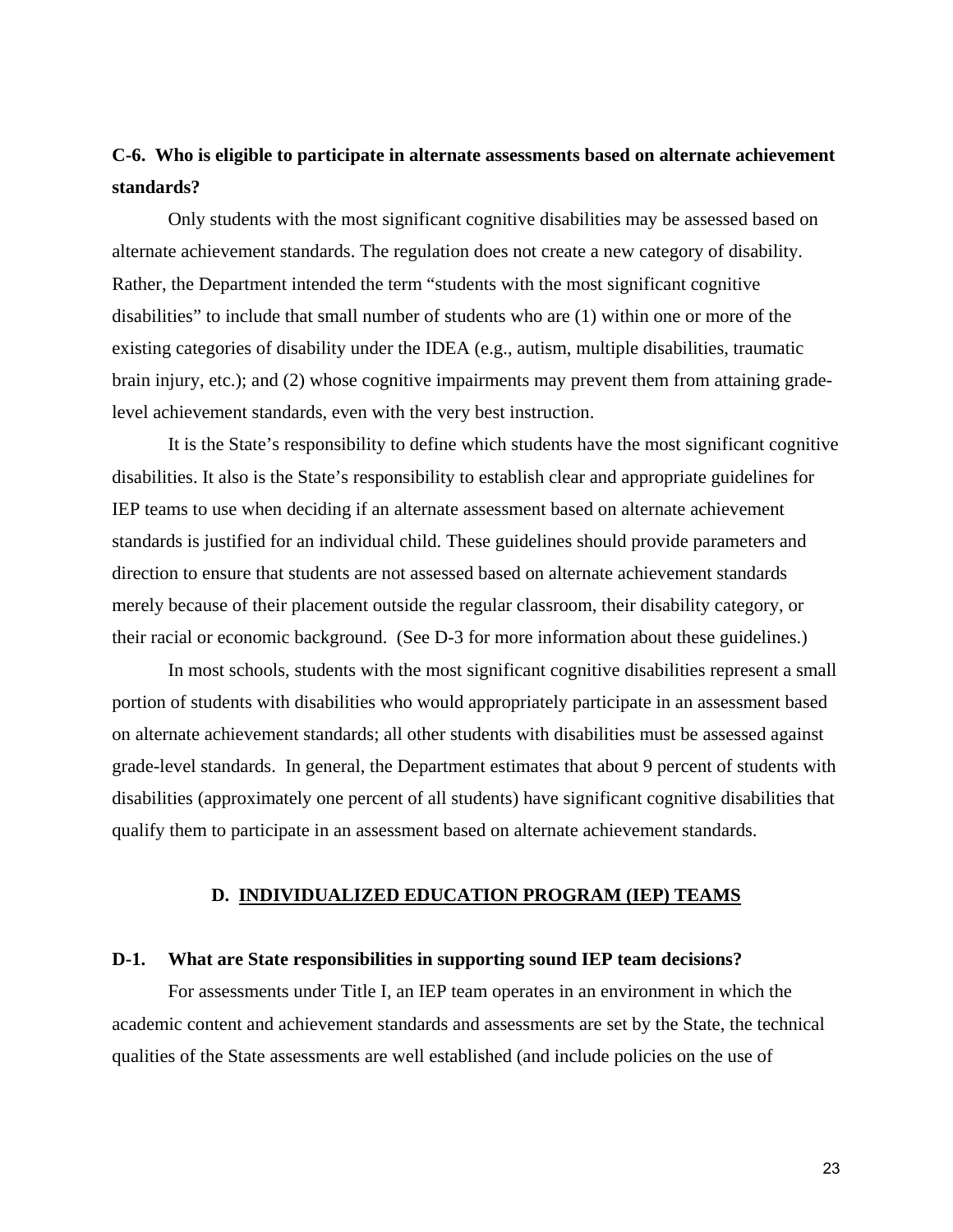accommodations that do not invalidate test results on all or part of the assessment), and the State has provided guidelines regarding eligibility for alternate assessments.

As specified through IDEA, IEP teams have ultimate responsibility for making instructional, curricular, and assessment decisions for each student with a disability. However, in fulfilling this responsibility, the State plays an important supportive role. States, as required by the December 9, 2003 regulation, must provide appropriate guidance to IEP teams about alternate assessments, accommodations, and alternate achievement standards. Further the IDEA, as amended in 2004, also requires that States have developed and implemented guidelines for appropriate accommodations and for the participation of children with disabilities in alternate assessments. For example, the State must provide IEP teams the list of the accommodations approved for use with the statewide assessment. The State can also support sound IEP team decisions by evaluating the effectiveness of accommodations and by encouraging local monitoring of test administration to ensure that students actually receive the accommodations recommended. Regular analysis of accommodations use may also indicate a need for additional training.

### **D-2. How does the Title I regulation authorizing alternate achievement standards affect IEP team decisions about appropriate assessments?**

The IEP team responsibility is unchanged by this regulation; the IEP team continues to determine how a student will participate in a State assessment of student achievement. It is important to keep in mind that the IEP team decides how a student participates, not whether a student participates in the assessment at all. The IEP team is also charged with determining whether accommodations for the assessments required under Title I are needed by each individual student to enable the student to participate in the assessment. If the IEP team determines that a student will not participate in the regular assessment, the team is required to identify why the assessment is not appropriate for the child and how the child will be assessed, such as through an alternate assessment.

### **D-3. What are the requirements for State guidelines to IEP teams about participation in an alternate assessment based on alternate achievement standards?**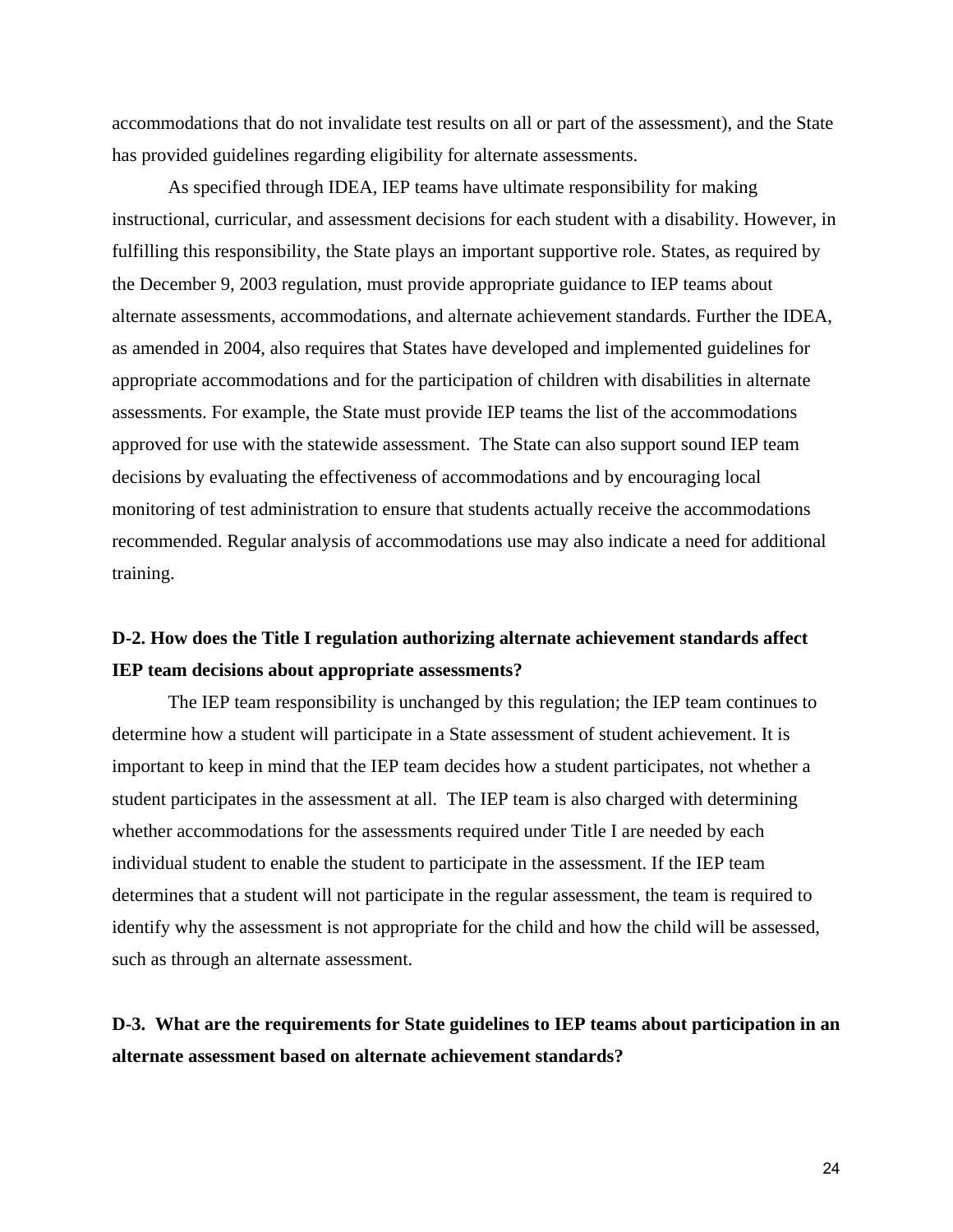Title I regulations require States to develop and disseminate guidelines to IEP teams concerning statewide assessments, appropriate accommodations, and, if applicable, alternate assessments based on alternate achievement standards. These State guidelines should provide appropriate information for IEP teams about how to select accommodations for students with disabilities when they are participating in the statewide assessment system. These guidelines, which are required by Title I regulations, should include information on which test accommodations are valid and which accommodations in administration will invalidate part or all of the assessment. The guidance should clearly state whether accommodations that invalidate the assessment are permissible. IDEA, as amended in 2004, also requires that States have guidelines on the provision of appropriate accommodations.

 The guidance should also emphasize that students with the most significant cognitive disabilities should have access to the general curriculum; an exclusively functional curriculum will not serve these students well. Further, the State must communicate to IEP teams that they should make decisions for each individual student, and that those decisions should not be based on disability category or other similar qualities. As the state of the art continues to improve in this area, we have identified some ideas that States have included in these IEP guidelines.

- Criteria that each student must meet before participating in alternate assessments based on alternate achievement standards
- Examples or case study descriptions of students who might be eligible to participate in such an assessment
- Accommodations that are available for the assessments, and any special instructions that IEP teams need to know if such accommodations require special permission or materials (e.g., Braille editions of the assessment)
- Flow charts for determining which accommodations are appropriate and/or which assessment is appropriate
- Timelines for making these decisions
- Any consequences that affect a student as a result of taking an alternate assessment based on alternate achievement standards (e.g., in some States, students are not eligible for a regular high school diploma if they take this type of assessment)
- Any consequences that affect a test score as a result of using a particular accommodation
- **•** Approaches for ensuring students have access to the general curriculum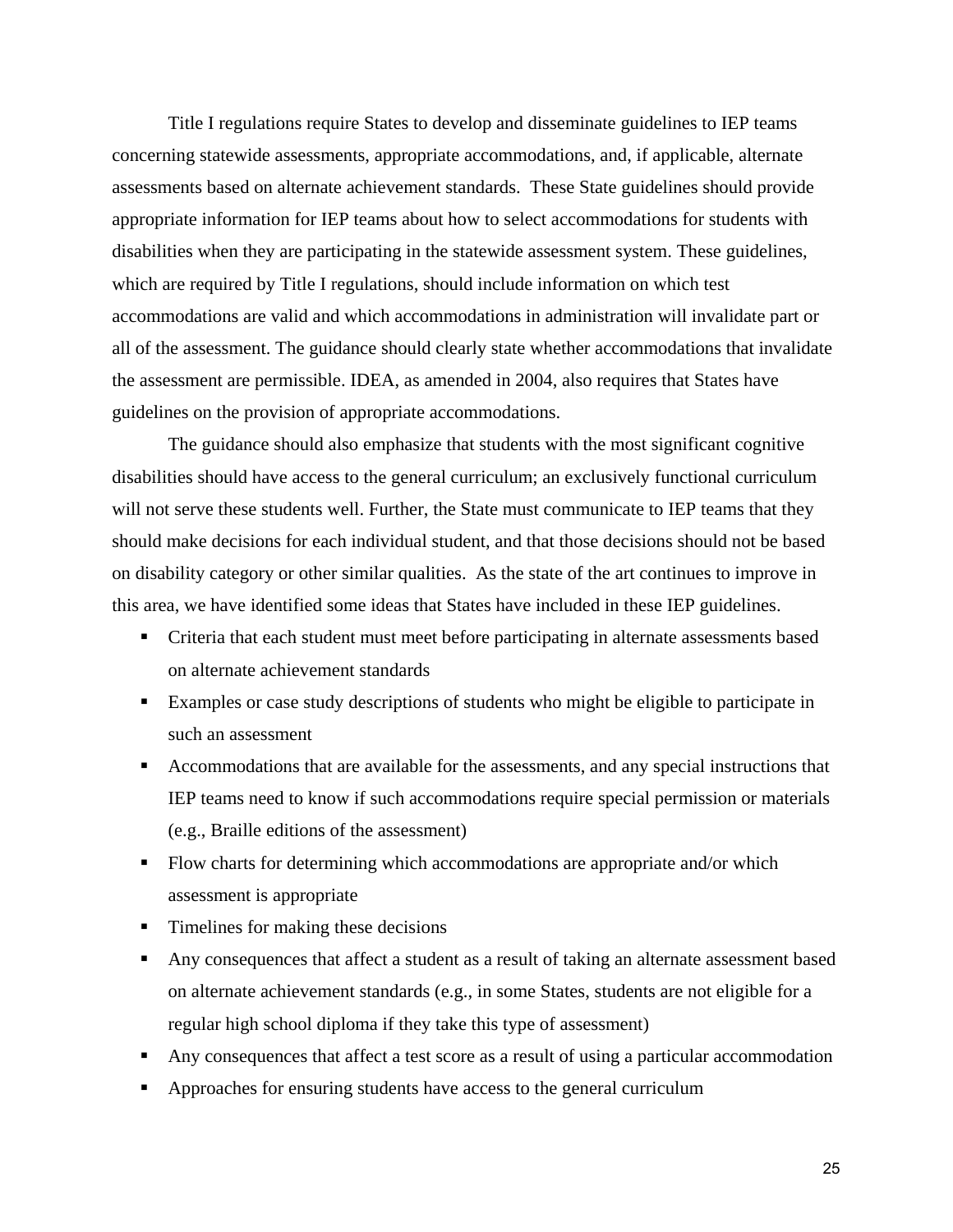- Commonly used definitions
- Information about how results are reported for individual student reports and in school or district report cards

Obviously, this list is not exhaustive and States will have their own approach for providing these guidelines, but these are some common elements in guidelines to IEP teams. As another resource, the National Center for Educational Outcomes has a webpage, which provides links to State guidelines on this issue:

<http://education.umn.edu/NCEO/TopicAreas/Participation/StatesParticipation.htm>

### **E. ALIGNMENT**

## **E-1. What does it mean to have alternate achievement standards that are aligned with the State's academic content standards?**

 Alternate achievement standards are substantially different expectations for student mastery of grade-level content, but they may not be defined as skills that are wholly independent of a State's academic content standards. Setting alternate achievement standards is the final step in an assessment development process that includes consideration of the content to be assessed, the manner in which student understanding of that content will be demonstrated, the method for scoring student responses/products, and the manner in which student results will be reported. States will find it necessary to consider each component, beginning with the content on which students with the most significant cognitive disabilities will be assessed. This should be content that is clearly related to grade-level content, although it may be restricted in scope or complexity or take the form of introductory or pre-requisite skills. The task of defining alternate achievement standards in reading/language arts, mathematics, or science for students with the most significant cognitive disabilities should begin with consideration of the State's academic content standards for the grade in which the student is enrolled, then adapting or "extending" those content standards to reflect instructional activities appropriate for this group of students. The next step should be designing an assessment that allows these students to show what they have learned along with a method of scoring the assessment. Finally, a group of experienced special educators and, as appropriate, parents and other individuals, should be convened to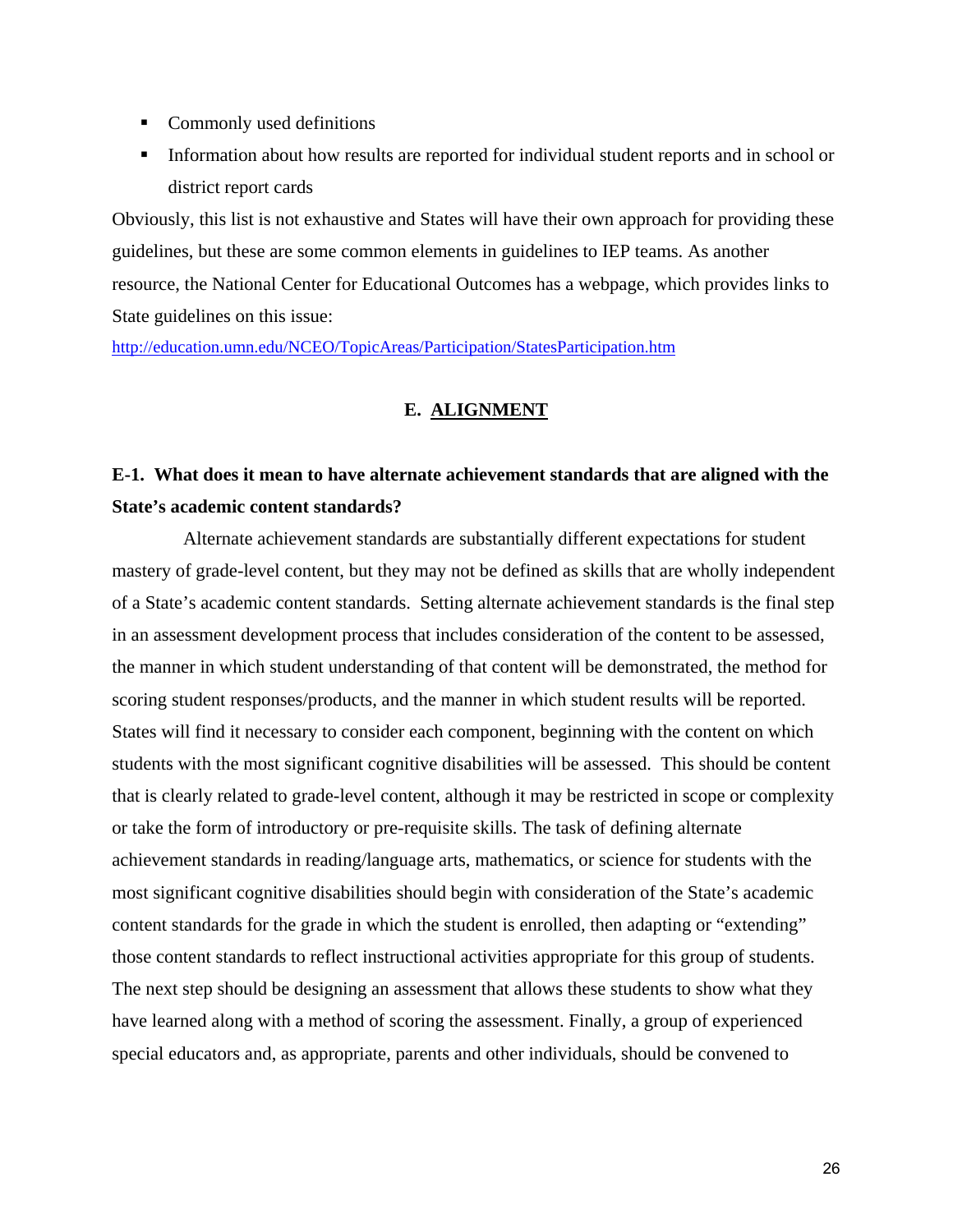examine a sufficiently large sample of student responses and to determine the type of response(s) that is regarded as proficient for this group of students.

### **E-2. How can alternate assessments based on alternate achievement standards be aligned with a State's academic content standards?**

In practice, alignment with the State's academic content standards means that a State has defined clearly the connection between the instructional content appropriate for non-disabled students and the related knowledge and skills that serve as the basis for a definition of proficient achievement for students with the most significant cognitive disabilities.

One State, for example, has developed a curriculum framework for students with the most significant cognitive disabilities that moves from grade-level expectations to gradually less complex versions of the standard. This continuum provides a range of entry points at which a student with disabilities can access the content at an appropriately challenging level. For example, it lists the following skills for grades 3 through 4 content standards under Mathematics Operations: "Select, use and explain various meanings and models of multiplication and the division of whole numbers. Understand and use the inverse relationship between the two operations." The State's standards document also identifies the essence of the standard in several brief statements, e.g., "understand the meaning of multiplication and division; and represent multiplication and division problems concretely." The State then provides several illustrations of the knowledge and skills appropriate for use in the alternate assessment. These range from the less complex, "Illustrate the concept of multiplication using groups of objects," to more complex knowledge that approaches grade-level expectations, such as "Identify the commutative property of multiplication using number sentences  $(3 \times 5 = 5 \times 3)$ ." See [http://www.doe.mass.edu/mcas/alt/rg/math.doc.](http://www.doe.mass.edu/mcas/alt/rg/math.doc)

Alternate achievement standards may include prerequisite or enabling skills that are part of a continuum of skills that culminates in grade-level proficiency. The use of alternate achievement standards, however, must not result in inappropriate placements or assignment of students to a curriculum that does not include academic content.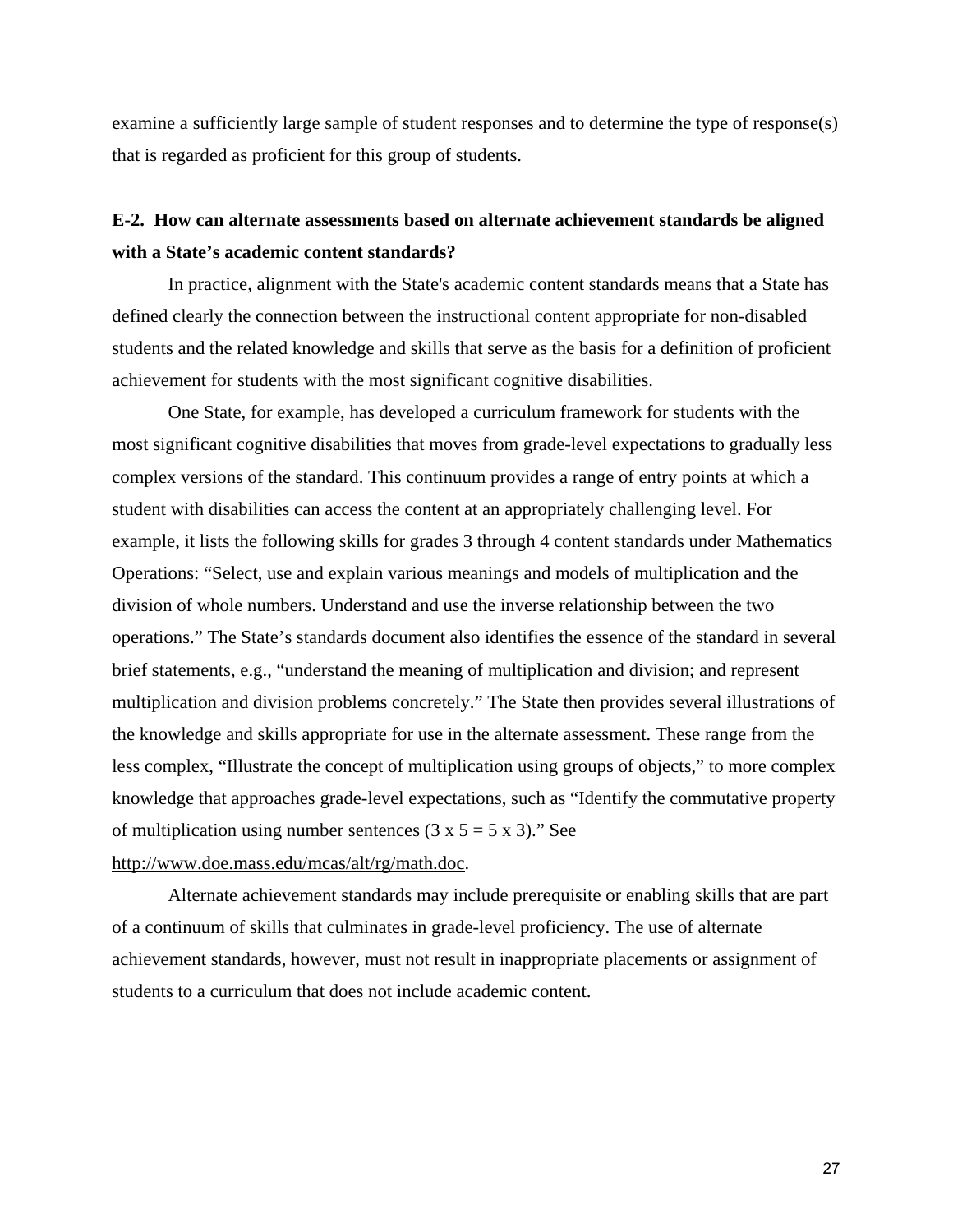#### **F. ONE PERCENT CAP**

#### **F-1. What is the 1.0 percent cap?**

Under the December 9, 2003 regulation, when measuring AYP, States and LEAs have the flexibility to count the proficient scores of students with the most significant cognitive disabilities who take alternate assessments based on alternate achievement standards—so long as the number of those proficient scores does not exceed 1.0 percent of all students in the grades assessed (about nine percent of students with disabilities) at the LEA and State levels. The 1.0 percent cap is based on current incidence rates of students with the most significant cognitive disabilities, allowing for reasonable local variation in prevalence.

The 1.0 percent cap does not apply at the school level. Some LEAs may deliver special services for students with the most significant cognitive disabilities in one or a few schools. Additionally, the enrollment patterns of students across LEAs might not result in an even distribution of students with the most significant cognitive disabilities among schools, even if there are no special centers for these students. In these cases, a 1.0 percent cap on the number of students who may be counted as scoring proficient or advanced on alternate assessments based on alternate achievement standards would prove unworkable at a school level and not be in the best interests of those students.

The 1.0 percent cap does not restrict the number of students who may participate in an alternate assessment. It does limit the number of proficient and advanced scores based on alternate achievement standards that may be used in the calculation of AYP. A limit is required to ensure a thoughtful application of alternate achievement standards and to protect IEP teams from pressure to assign low-performing students to assessments and curricula that are inappropriately restricted in scope, thus limiting educational opportunity for these students.

#### **F-2. How is the 1.0 percent cap calculated?**

The 1.0 percent cap is based on the number of students enrolled in the tested grades. This means that if a State is presently testing in only three grades, the 1.0 percent calculation is based on the number of students in those three grades. The number of students in a tested grade is based on enrollment at the time of testing, including students who are publicly placed in a private school to receive special education services.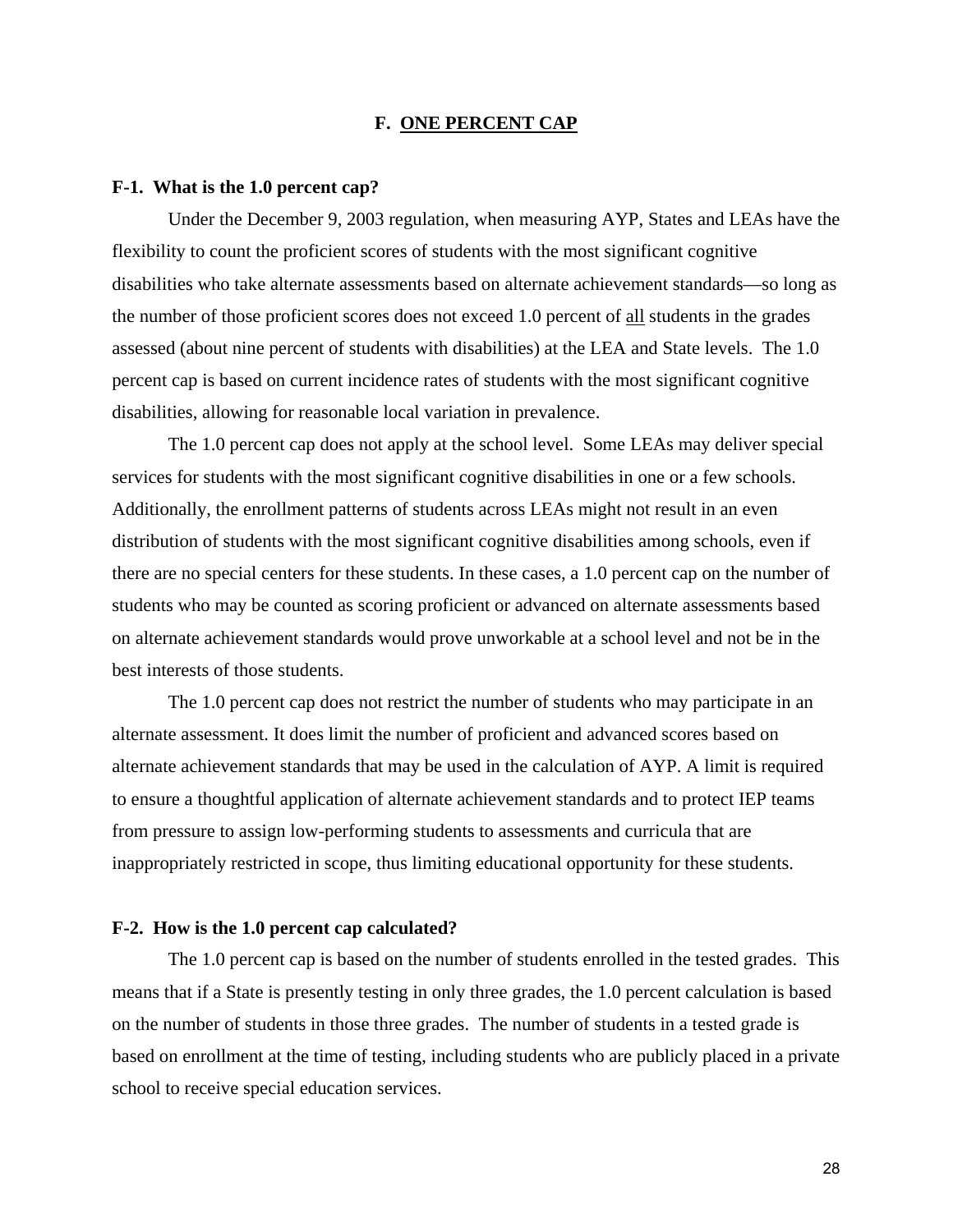### **F-3. How is a student with a disability who is placed in a private school by an LEA included in the assessment and accountability system?**

A student with a disability who is publicly placed in a private school is included in the assessment and accountability system in three ways. First, under 34 C.F.R. §300.401(b), these students must be provided an education that meets the standards that apply to education provided by the State and LEA. Therefore, the State's academic standards apply to these students, and the students must participate in the State's academic assessment system. Second, the assessment results from students with disabilities who are placed in or referred to a private school or facility by a public agency, as a means for providing special education and related services, must be included in LEA and State AYP decisions. The assessment scores must be used in determining AYP for the LEA that placed them in the private school or facility and for the State. Third, such students are considered as enrolled in the district when determining how many scores can be included, subject to the 1.0 percent cap, as proficient or advanced based on alternate achievement standards.

### **F-4. Does the 1.0 percent cap limit access of students with disabilities to alternate assessments based on alternate achievement standards?**

No. The rule does not limit the number of students with the most significant cognitive disabilities who may take an alternate assessment based on alternate achievement standards when that is appropriate. It addresses only the inclusion of proficient and advanced scores from alternate assessments based on alternate achievement standards in AYP calculations.

#### **G. EXCEPTION**

#### **G-1. What is the process for a State to request an exception to the 1.0 percent cap?**

A State may request a slightly higher cap from the Secretary if the State can meet several criteria established in the Title I regulations. Those criteria address such issues as incidence rates of students with the most significant cognitive disabilities; circumstances in the State that explain a higher incidence rate (such as specialized health programs or facilities); and documentation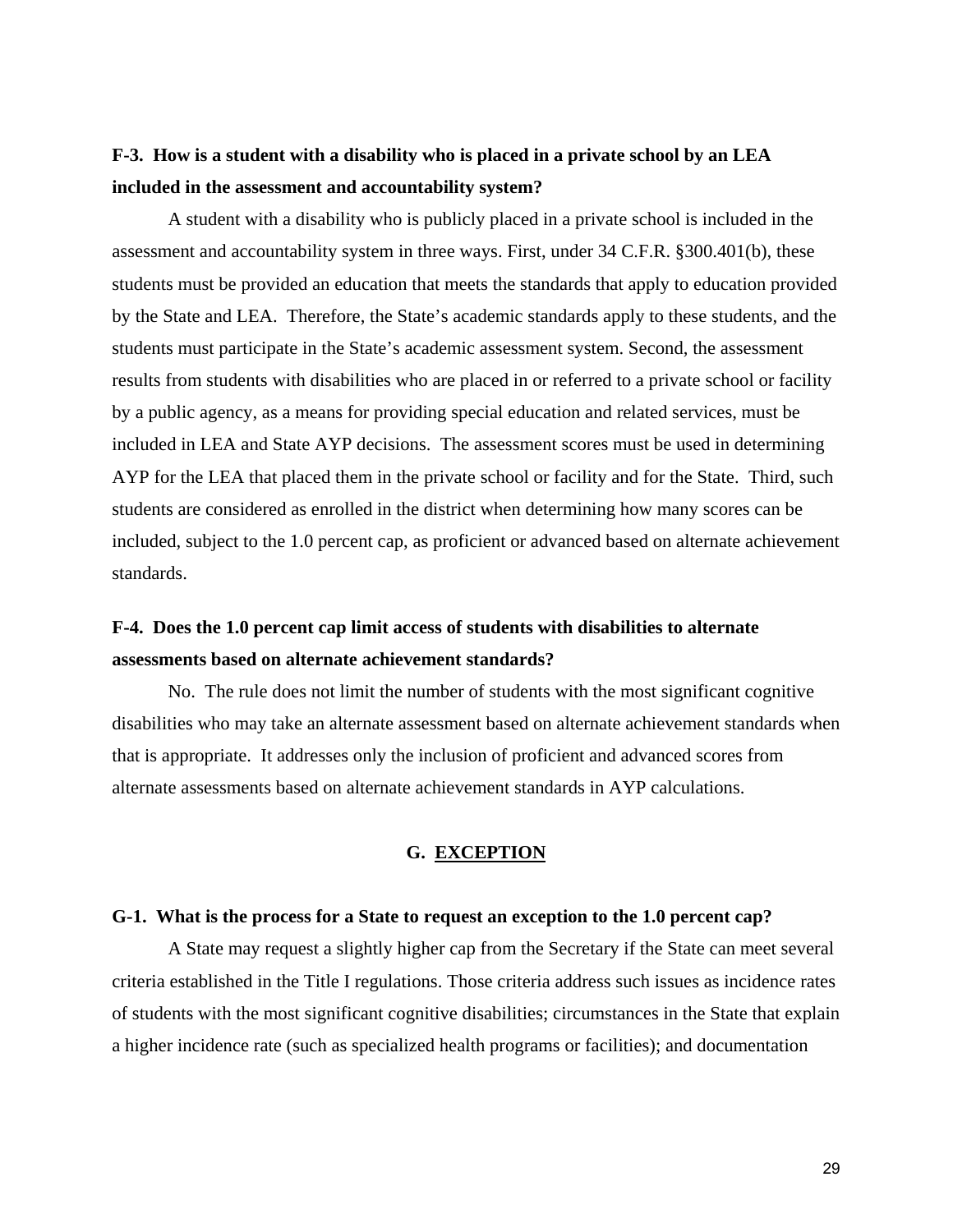that the State has implemented several safeguards that limit the inappropriate use of alternate assessments based on alternate achievement standards.

If a State requests an exception to the 1.0 percent cap, the State must document that it is fully and effectively implementing the procedural safeguards set out in 34 C.F.R.  $§200.6(a)(2)(iii)$  to demonstrate that it is appropriately including students with disabilities in its assessment system. The documentation would include information about the following (summary of  $\S 200.6(a)(2)(iii)$ ):

- Guidelines for IEP teams to determine when a child's significant cognitive disability justifies the alternate assessment based on alternate achievement standards.
- Information about how parents are informed that their child will be assessed based on alternate achievement standards, including information about the implications of participation in the alternate assessment if the State has identified consequences for students based on assessment results (e.g., if the State requires a student to pass an assessment based on grade-level achievement standards to graduate).
- Documentation of the number and percent of students taking an alternate assessment based on alternate achievement standards, alternate assessments based on grade-level achievement standards, and regular assessments (with or without accommodations).
- Documentation that describes how students with the most significant cognitive disabilities are included in the general curriculum and that shows how alternate assessments are aligned with that curriculum.
- Documentation of efforts taken by the State to develop, disseminate information on, and promote the use of appropriate accommodations.
- Documentation of efforts (such as professional development or guidance documents) taken to ensure teachers and other staff know how to administer assessments, including appropriate use of accommodations.

Because of these safeguards, the Secretary expects that it will be necessary to grant (and has so far granted) exceptions only for small increments above the 1.0 percent cap. A State should indicate in its request the amount of time for which it is seeking the exception.

 An exception to the 1.0 percent cap should be requested in writing no less than three months before final AYP decisions are made. If a State does not meet that deadline, the Department may not be able to consider that request before the State's deadline for identifying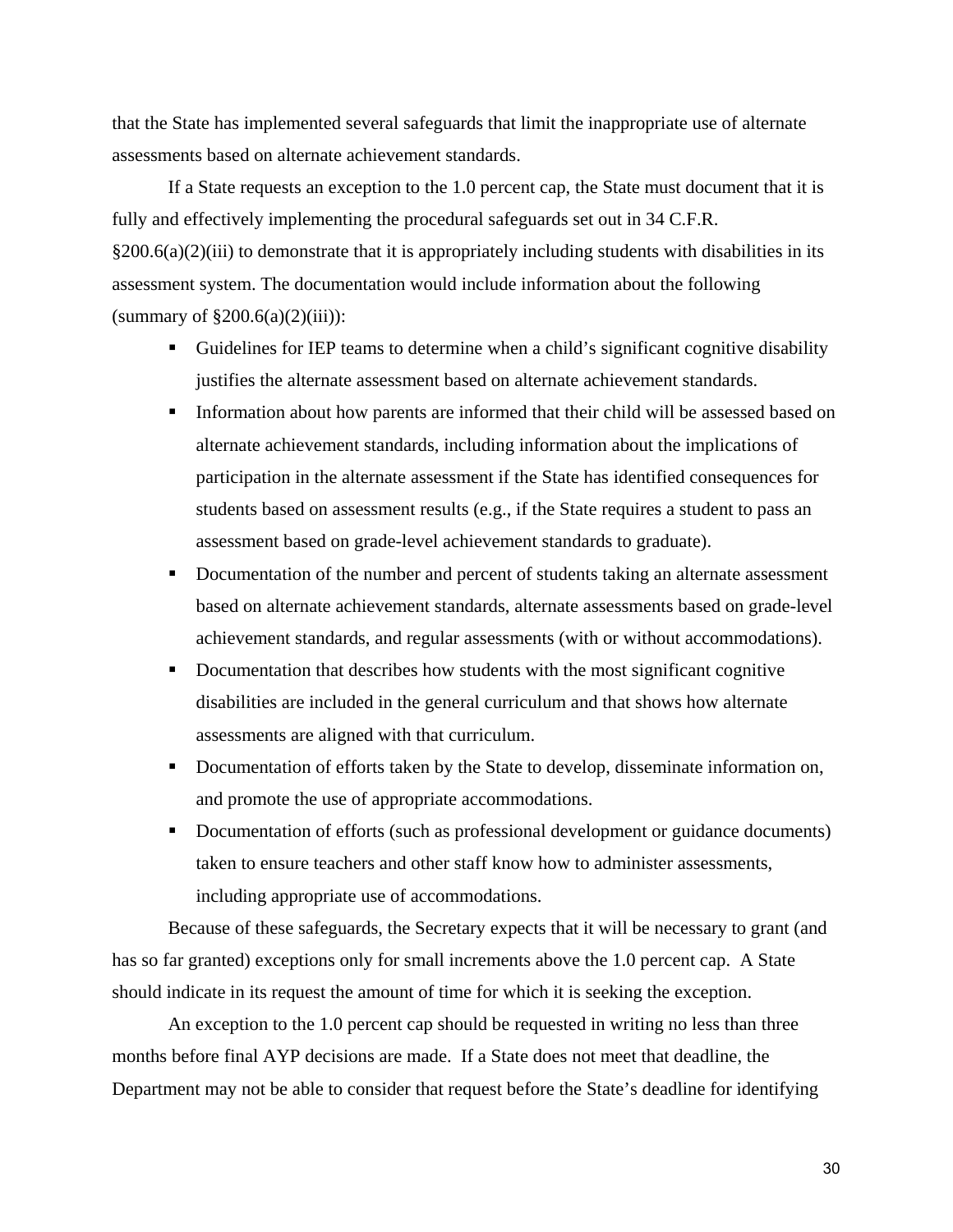schools for improvement. Attached as an Appendix to this guidance is the March 2, 2004 letter sent by Assistant Secretary Ray Simon, which provides additional guidance to States on this process. The letter can also be found at: [www.ed.gov/admins/lead/account/csso030204.html](http://www.ed.gov/admins/lead/account/csso030204.html)

#### **G-2. How may a State grant an exception to an LEA to exceed the 1.0 percent cap?**

Using a similar process to the one described in G-1, a State may grant permission to an LEA to exceed the 1.0 percent cap. States do not need to apply for an exception from the Department in order to grant exceptions to their LEAs. As States consider whether to allow any exceptions, however, they should be mindful of how individual LEA exceptions will affect the overall 1.0 percent cap that applies at the State level. Exceptions should not be granted on the basis of poor or inaccurate identification or the inappropriate use of alternate achievement standards. Instead, exception requests might be granted if an LEA addresses satisfactorily certain issues, such as incidence rates of students with the most significant cognitive disabilities; circumstances in the LEA that would explain the higher incidence rates (such as specialized health programs or facilities); and documentation that the LEA has implemented several safeguards that limit the inappropriate use of alternate achievement standards. These safeguards include implementing State guidelines through the IEP process; informing parents about the actual achievement of students; reporting, to the extent possible, on test-taking patterns; including these students in the general curriculum; providing information about the use of appropriate accommodations; and ensuring that teachers and other educators participate in appropriate professional development about alternate assessments.

#### **G-3. When may a State grant an exception to an LEA?**

A State may grant an exception to the 1.0 percent cap to an LEA before or after assessments are administered for a particular year. The granting of an exception may not delay the identification of schools for improvement.

#### **G-4. Does the 1.0 percent cap put specialized schools and small LEAs at a disadvantage?**

No. For small LEAs, there is an opportunity to seek an exception to the 1.0 percent cap. The 1.0 percent cap on proficient and advanced scores based on alternate achievement standards applies specifically at the State and LEA levels, although scores must be treated the same for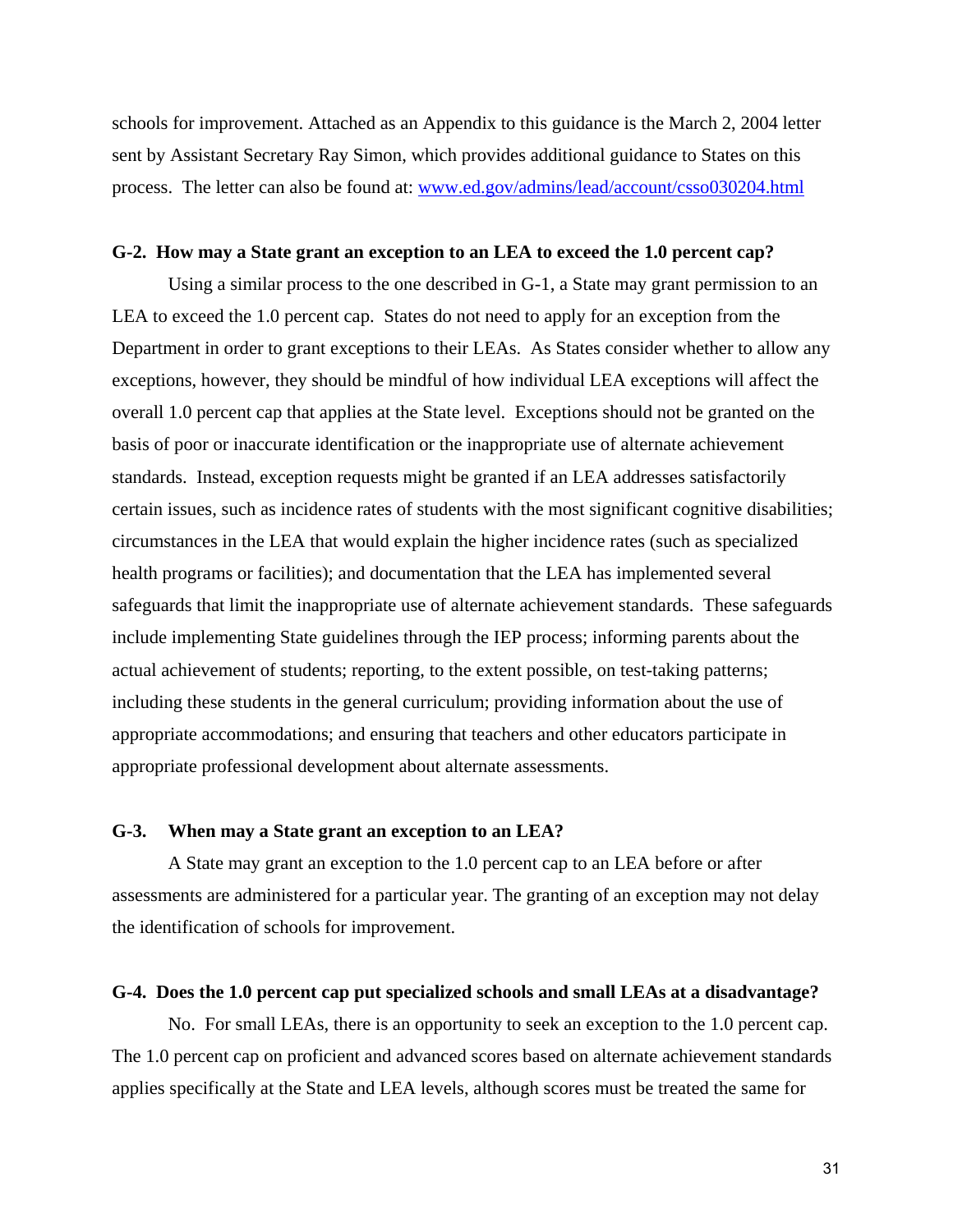AYP purposes at the State, LEA, and school levels. An extraordinarily effective school that draws students with the most significant cognitive disabilities from across the LEA, or from outside the LEA, may exceed the limit so long as the total number of proficient and advanced scores based on alternate achievement standards does not exceed the 1.0 percent cap within the LEA. The LEA has considerable discretion in accommodating such schools when determining how not to exceed the 1.0 percent cap.

#### **G-5. If an LEA receives an exception, how often must it reapply for that exception?**

As stated in 34 C.F.R. §200.13(c)(3)(ii), a State must review regularly whether an LEA's exception to the 1.0 percent cap is still warranted. This does not mean the LEA must submit an exception request each year. Instead, the State should monitor the implementation of this exception on a regular basis and determine its necessity.

### **H. IMPLEMENTATION OF THE 1.0 PERCENT CAP: ADEQUATE YEARLY PROGRESS**

#### **H-1. How does the 1.0 percent cap work in practice?**

The 1.0 percent cap (calculated at the State and LEA levels) is based on the number of students enrolled in the grade(s) tested. The following example illustrates how the policy should work in practice. As determined by the 1.0 percent cap, a LEA with l0,000 students in the grades assessed may count for AYP purposes no more than 100 students scoring proficient or advanced on an alternate assessment based on alternate achievement standards. This LEA has 150 students taking the alternate assessment based on alternate achievement standards, but only 100 students score at the proficient level on this assessment. Since the number of proficient scores does not exceed the cap, all such scores from the alternate assessment based on alternate achievement standards may be included as proficient in the relevant schools' AYP determinations. The remaining 50 non-proficient scores would also be included in the schools' AYP calculations. Because only 100 of the 150 of the students assessed with an alternate assessment based on alternate achievement standards are proficient, the LEA would not exceed the cap.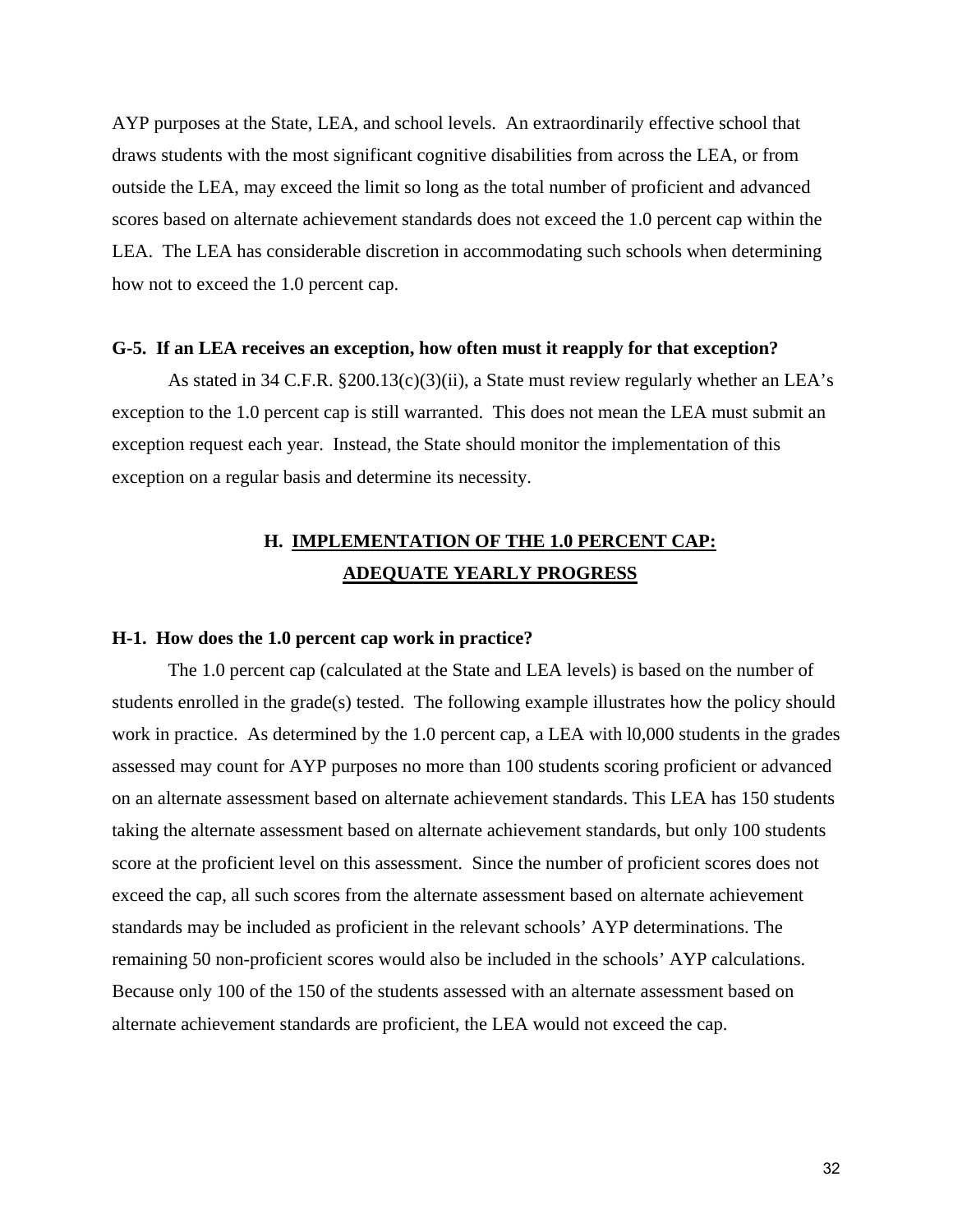### **H-2. What if a State or LEA has more than 1.0 percent of its students scoring proficient on an alternate assessment based on alternate achievement standards?**

The 1.0 percent cap (calculated at the State and LEA levels) is a limit on the number of proficient or advanced scores based on alternate achievement standards that may count as proficient or advanced for AYP purposes. The following example illustrates the implications for an LEA where more than 1.0 percent of its students score proficient on an alternate assessment based on alternate achievement standards. The 1.0 percent cap requires that an LEA with 10,000 students in the grades assessed may count for AYP purposes the scores of no more that 100 students scoring as proficient on an alternate assessment based on alternate achievement standards. If 150 students in this LEA score proficient or advanced on an alternate assessment based on alternate achievement standards, (and the LEA has not received an exception from the State to exceed the 1.0 percent cap), the LEA must:

- 1) Determine which 50 proficient scores will be considered not proficient, and
- 2) Count these excess 50 scores as not proficient in each subgroup that each student is in (e.g., all students, a racial/ethnic group, and students with disabilities).

#### **H-3. What principles should guide the implementation of the 1 percent cap?**

 A few principles should guide the implementation of this process. First, regardless of how an individual student's score is treated in AYP calculations, the parent must be informed of the actual academic achievement level earned by his or her student. Second, all scores based on alternate achievement standards must be included in school, LEA, and State AYP calculations. Moreover, individual student's results from such assessments must be counted in all appropriate subgroups. Third, each student's score used for calculating AYP must remain the same at each level of the educational system – school, LEA, and State, and for each subgroup of which the student is a member for which AYP is calculated. Fourth, in those circumstances in which more than 1.0 percent of the students score proficient or advanced on an alternate assessment based on alternate achievement standards in an LEA, the State should work with the LEA to determine which proficient scores are counted as non-proficient at schools in the LEA responsible for students who took an alternate assessment based on alternate achievement standards. This ensures that schools do not have an incentive to increase inappropriately the number of students assessed with an alternate assessment based on alternate achievement standards.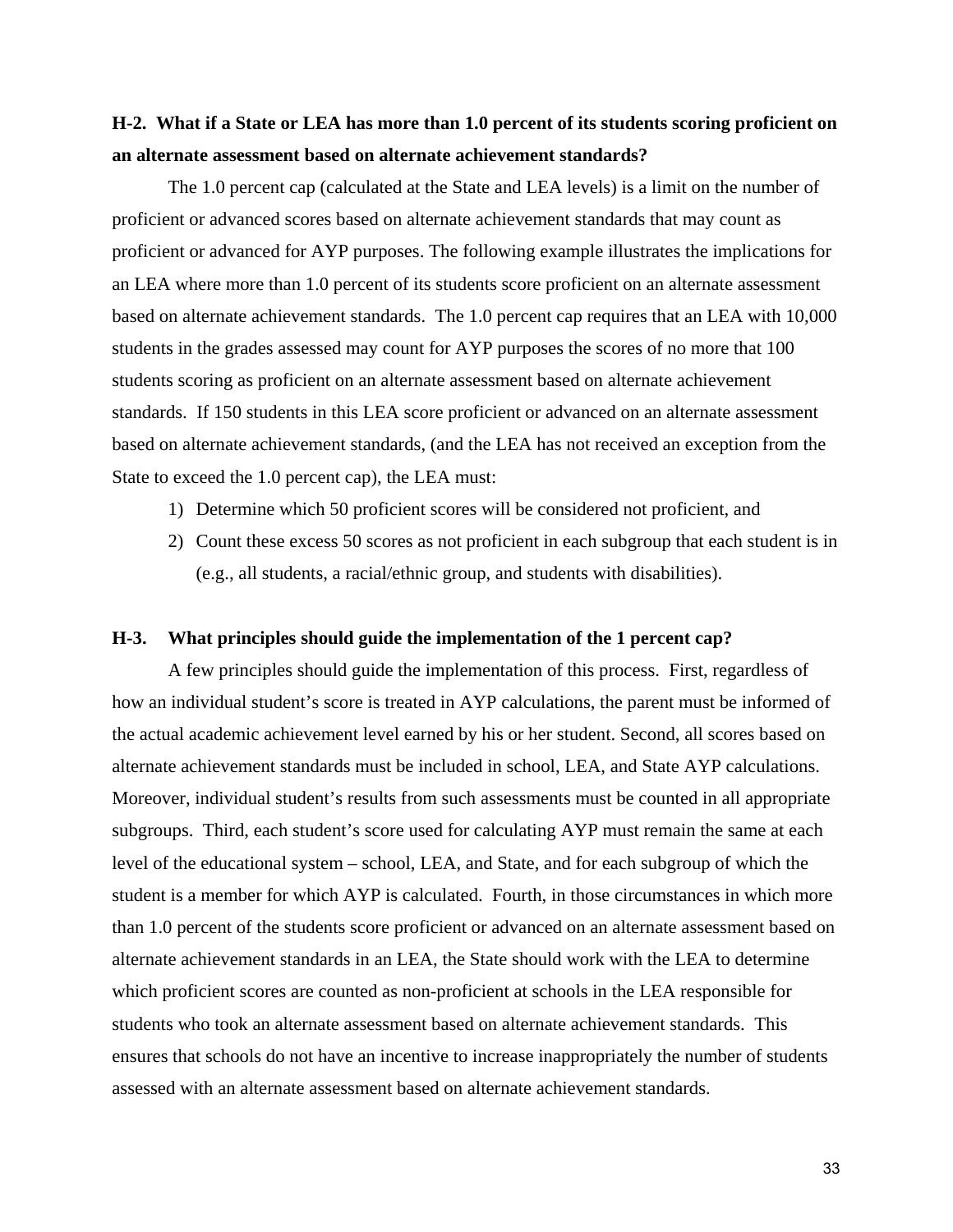### **H-4. What are the different methods a State may use to determine which scores to count as not proficient?**

There are several models for the distribution of proficient scores that exceed the 1.0 percent cap. All proficient scores based on alternate achievement standards that exceed 1.0 percent of total enrollment in the grades tested must be counted as non-proficient against gradelevel standards in AYP calculations. These scores are hereinafter referred to as "redistributed non-proficient scores." A paper written by Tiffany Martinez and Ken Olsen of the Mid-South Regional Resource Center funded by the Office of Special Education Programs, Distribution of Proficient Scores that Exceed the 1% Cap: Four Possible Approaches, explains methods used by some States to handle the situation. This paper is found at: [www.ihdi.uky.edu/msrrc/publicat.htm](http://www.ihdi.uky.edu/msrrc/publicat.htm).

In the hypothetical LEA described in H-2 there are four schools responsible for students who take alternate assessments based on alternate achievement standards.

- In school A, there are 50 proficient scores
- In school B, there are 50 proficient scores
- In school C, there are 25 proficient scores
- In school D, there are 25 proficient scores

Because more than 1.0 percent of this LEA's students scored proficient based on alternate achievement standards, 50 of the 150 proficient scores must be counted as non-proficient at schools A, B, C, and/or D. If the State were to use a proportional method for redistributing the non-proficient scores, the outcome might look like this:

- In school A, there are 35 proficient scores, and 17 redistributed non-proficient scores
- In school B, there are 35 proficient scores, and 17 redistributed non-proficient scores
- In school C, there are 15 proficient scores, and 8 redistributed non-proficient scores
- In school D, there are 15 proficient scores, and 8 redistributed non-proficient scores

 If a State exceeds the cap, it would need to follow a similar process and determine which scores to count as non-proficient among LEAs and schools that administer alternate assessments based on alternate achievement standards. The Martinez and Olsen paper explains several models for redistributing the non-proficient scores.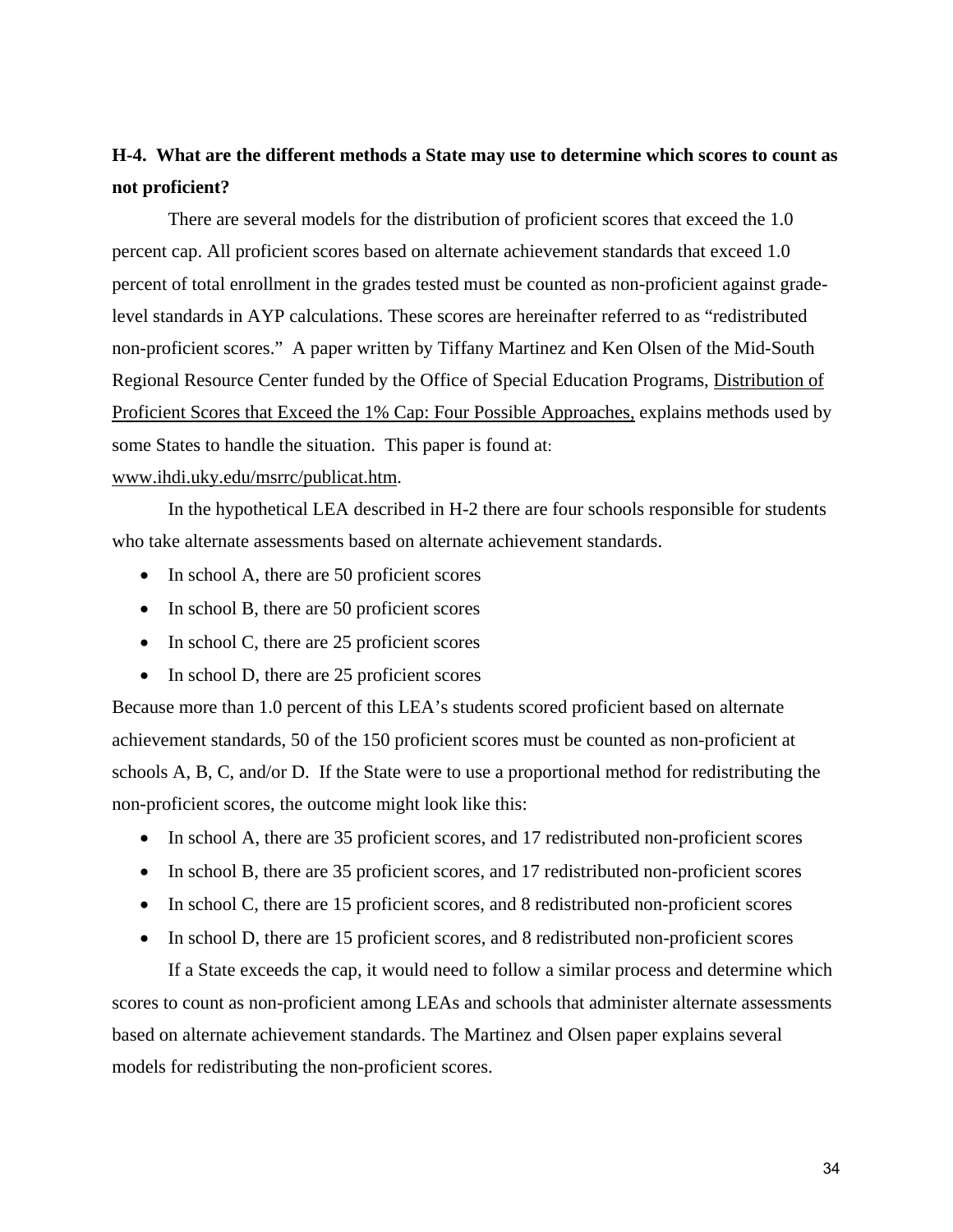### **H-5. Which educational agency –State or local – is responsible for determining how to count proficient scores that exceed the 1.0 percent cap at the LEA level?**

NCLB requires States to establish and monitor implementation of their accountability system. Within that system, LEAs are responsible for identifying schools in need of improvement and for making AYP determinations [Section 1116(a)(1)]. In practice, the educational agency that carries out this responsibility may differ depending upon how assessments are administered, scored, and analyzed. Thus, each State defines the general procedures for dealing with scores above the 1.0 percent cap at the local level and may make the LEA responsible for identifying which individual scores are to be treated as non-proficient in AYP calculations.

 Ultimately, the process of counting all scores, including those that are to be included as not proficient because an LEA has exceeded the cap, should be methodical and consistent with State regulations and guidelines. The Martinez and Olsen paper (referred to in H-4) describes a few options that States and LEAs can consider when establishing this system. An LEA must follow the State's procedures for allocating the scores among its schools. A State might identify a particular method that all LEAs must use, or a State might permit LEAs to select among several methods approved by the State.

### **H-6. Does the 1.0 percent cap apply only to LEAs in which the "students with disabilities" subgroup exceeds the State's minimum group size?**

No. It applies to any LEA that has at least one student with a significant cognitive disability who takes an alternate assessment aligned with alternate achievement standards. Students taking such assessments do not vanish if there is not a "students with disabilities" subgroup – these students appear in a number of other categories, such as "all students" and major/racial ethnic groups.

### **H-7. Do States need to amend their accountability plans in order to use alternate achievement standards?**

Yes, if a State decides to assess students with the most significant cognitive disabilities based on alternate achievement standards and its accountability plan does not so indicate. A letter sent by Assistant Secretary Ray Simon to chief State school officers on February 5, 2004,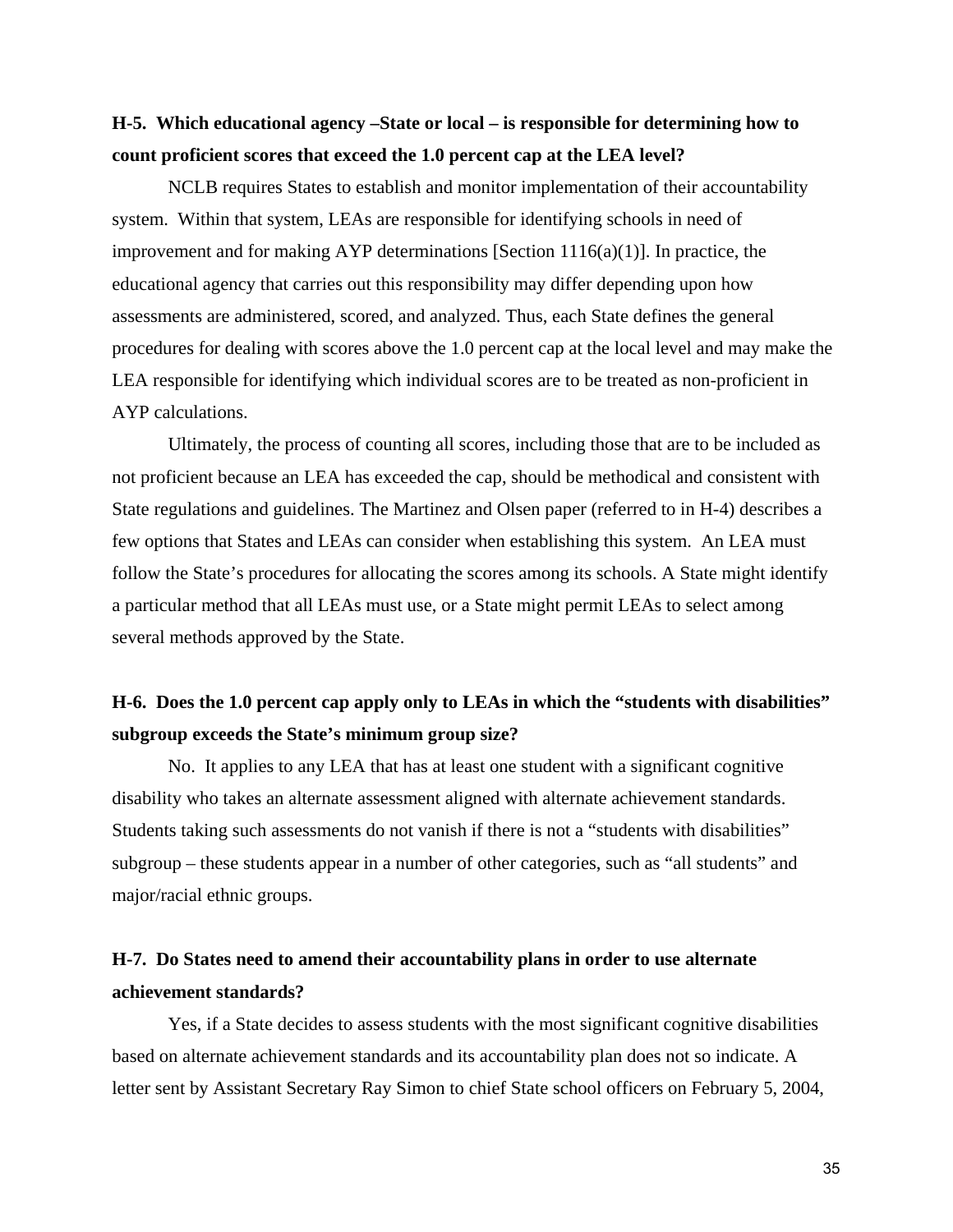provides guidance on submitting plan amendments. It can be found at the following website: [www.ed.gov/admins/lead/account/amproc.doc](http://www.ed.gov/admins/lead/account/amproc.doc). If you have questions about the need to amend a State accountability plan, please contact your State's liaison in the Student Achievement and School Accountability Programs in the Office of Elementary and Secondary Education (OESE).

#### **H-8. How will the Department monitor the implementation of this regulation?**

The Department's Office of Special Education Programs (OSEP) and the Student Achievement and School Accountability Programs in OESE will coordinate their efforts to monitor State and LEA implementation of alternate achievement standards and the 1.0 percent cap. In addition, the Secretary believes that it is crucial that States closely monitor how LEAs are using alternate achievement standards and the 1.0 percent cap both generally and more specifically in the case of an LEA that receives an exception to the 1.0 percent cap.

The Department will monitor implementation of this regulation in other key ways. First, the regulation requires States to report separately the number and percentage of students taking an alternate assessment based on either grade-level achievement standards, or on alternate achievement standards, and to report the number and percentage of students taking regular assessments (including assessments taken with accommodations). Second, OESE will review these assessments and testing practices during its peer review of State standards and assessments. Third, the Department intends to issue a report on the implementation of this regulation after two years of implementation.

#### **I. REPORTING**

## **I-1. How will alternate assessment results based on alternate achievement standards be reported?**

NCLB requires two kinds of assessment reporting – reports to parents, teachers, and principals and reports to the public.

1) Reports to parents, teachers, and principals: NCLB requires that a State's assessment system, including its alternate assessments, produce individual student interpretive, descriptive, and diagnostic reports that allow parents, teachers, and principals to understand and address the specific academic needs of students, and include information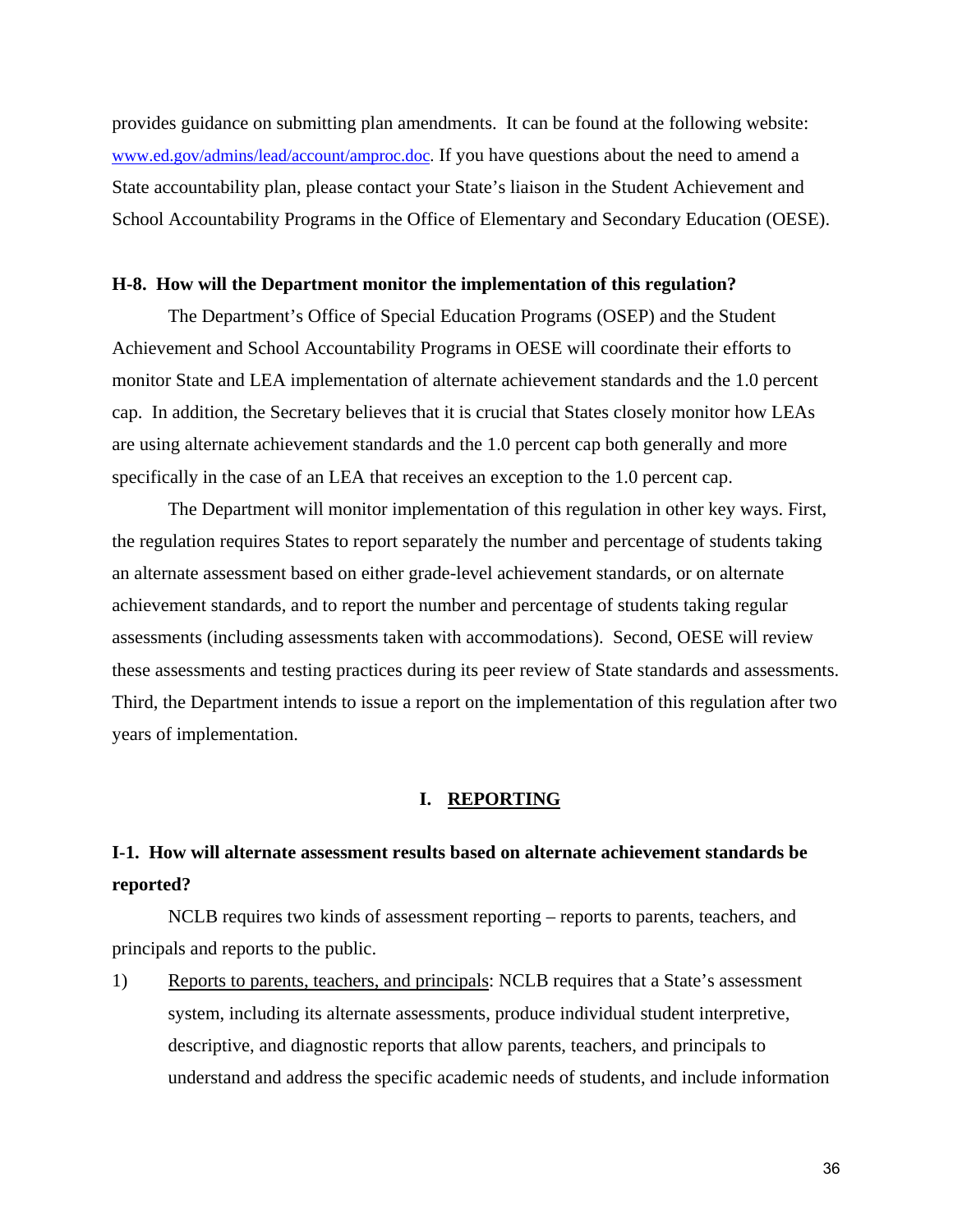regarding achievement on academic assessments based on the State's academic achievement standards. For these reports, States and LEAs should report the actual scores received by students who participate in an alternate assessment based on alternate achievement standards, even if a proficient score has been reallocated as not proficient for AYP purposes.

2) Public reports: NCLB also requires that States and LEAs prepare and disseminate public report cards. Two of the main sections of these public report cards are those that present (A) assessment data; and (B) accountability data.

- A. The assessment data of public report cards include results for all students in the grades tested in the State, not just those students enrolled for a full academic year. In the assessment data section of public report cards, States and LEAs should report the actual score received by students who participate in an alternate assessment based on alternate achievement standards, even if proficient scores have been redistributed as not proficient for AYP purposes.
- B. In the accountability section of public report cards, States and LEAs should report the student assessment scores used by the State and LEAs to determine AYP. For this section of the public report card, States and LEAs should report the scores of students taking an alternate assessment based on alternate achievement standards as redistributed after considering the 1.0 percent cap.

### **I-2. What other information must States and LEAs report regarding students taking alternate assessments based on alternate achievement standards?**

As part of the Consolidated State Performance Report, States must annually report the following information regarding the testing of students with disabilities: For both reading/language arts and mathematics, States must report both the total number and percentage of students with disabilities who participated (1) in the regular grade-level assessment with or without accommodations; (2) in an alternate assessment based on grade-level achievement standards; and (3) in an alternate assessment based on alternate achievement standards.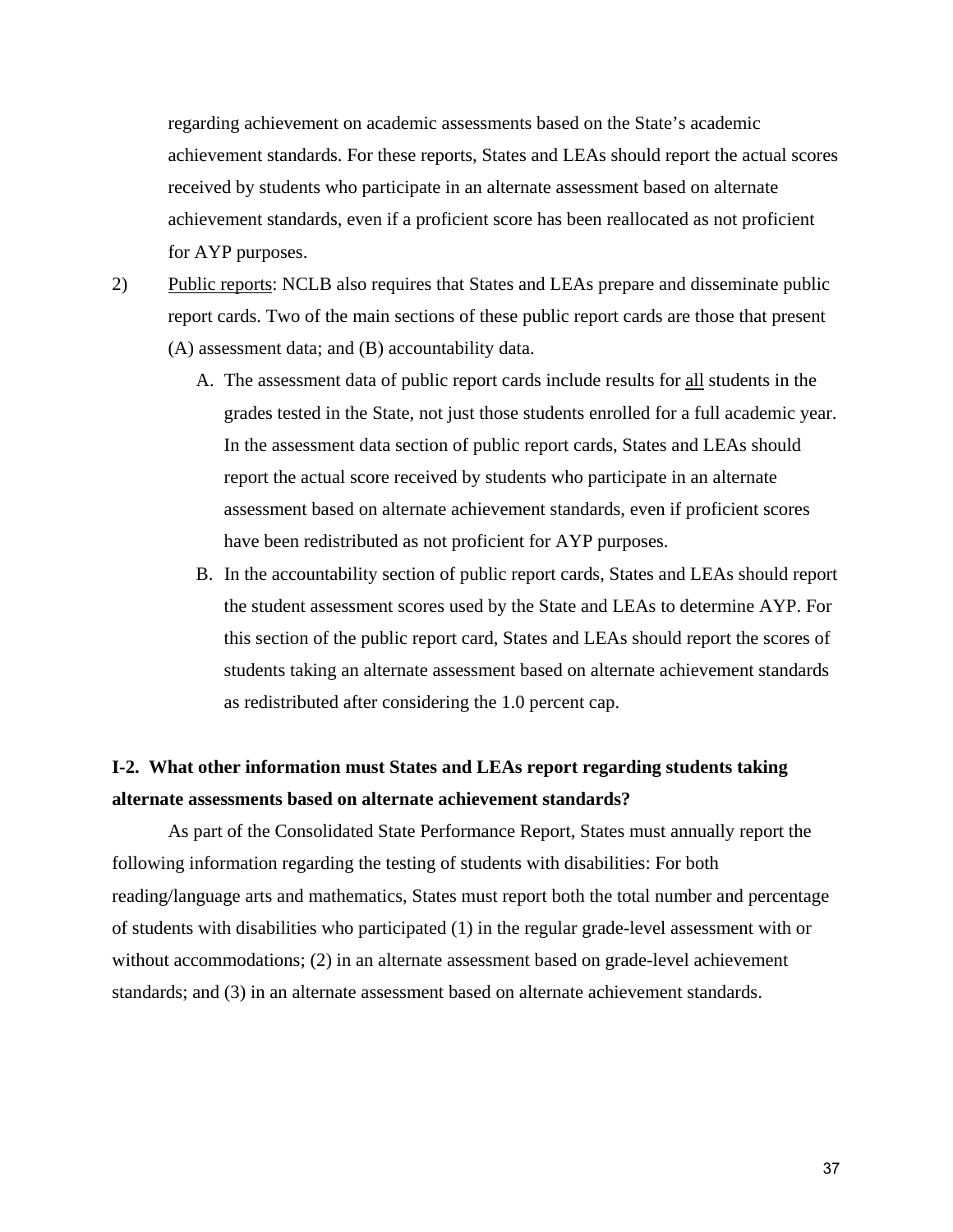### **I-3. What information do LEAs need to communicate to parents about the use of alternate achievement standards?**

Through the IEP process, parents must be informed of the potential consequences, if any, for their child if he or she participates in an alternate assessment based on alternate achievement standards. 34 C.F.R. §200.6(a)(iii)(A)(*2*). For example, a parent must be informed if a State will not allow a student to graduate with a regular high school diploma if he or she takes an alternate assessment based on alternate achievement standards.

If student scores are counted as not proficient instead of proficient because the LEA or State exceeds the 1.0 percent cap, parents must receive the student's actual score. 34 C.F.R. §200.13(c)(4)(v). Further, LEAs or States are not required to tell parents that the student's score was counted differently for AYP purposes.

### **J. CONCLUSION: ADDITIONAL RESPONSIBILITIES WITH ALTERNATE ACHIEVEMENT STANDARDS**

### **J-1. What additional responsibilities does a State have in connection with the use of alternate achievement standards?**

The definition of alternate achievement standards is the final step in a process that includes determination of the appropriate academic content to be assessed, the development of uniform assessment materials and procedures, and standardized scoring methods. Information about the development process and related instructional materials should be disseminated by the State to support effective instruction for students with the most significant cognitive disabilities. If the State permits local development of assessments based on alternate achievement standards, it is responsible for ensuring that these assessments meet the requirements of the regulation and also the requirements for use as local assessments in 34 C.F.R. §200.3(b).

States should ensure that alternate achievement standards and alternate assessments based on these standards are implemented appropriately throughout the State. The regulation outlines the various actions that States need to take to implement these standards.

• Develop clear guidelines for IEP teams to help them determine how to assess students with disabilities: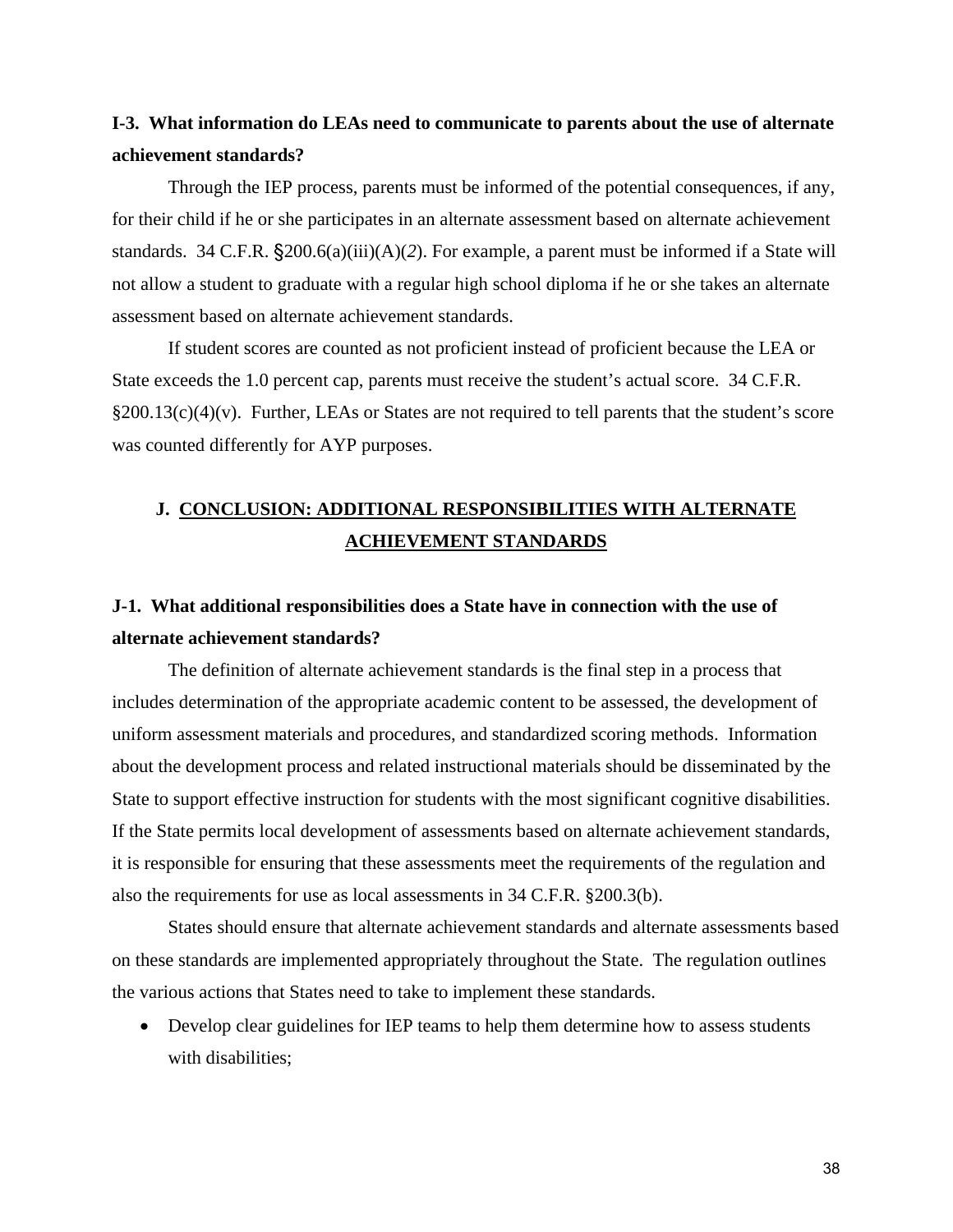- Provide easily understandable information to parents about how their student will be assessed;
- Provide guidance to teachers and other educators about how to include students with the most significant cognitive disabilities in the general curriculum; and
- Organize professional development for teachers and other educators on the use of accommodations and administering alternate assessments.

### **J-2. What additional responsibilities does an LEA have in connection with the use of alternate achievement standards?**

An LEA is responsible for managing its IEP teams' decisions regarding who takes an alternate assessment based on alternate achievement standards. If an LEA does not manage the cap well, and permits schools to assess an inappropriately large number of students with an alternate assessment based on alternate achievement standards, the LEA might significantly exceed the cap. In such a situation a large number of non-proficient scores would be redistributed among the schools that administered an alternate assessment based on alternate achievement standards. This would likely create negative consequences for schools that administer an alternate assessment.

To avoid such a scenario, the LEA should fulfill its management responsibilities regarding the use of alternate assessments. First, the LEA must provide information to school personnel and IEP teams about the regular State assessment, the appropriate use of accommodations, and alternate assessments based on alternate achievement standards. State guidelines for use of alternate achievement standards should be communicated to local schools early in the school year to ensure consistency between instruction and assessment and to prevent confusion at the time of test administration. A reasonable expectation is that no more than 9 percent of students receiving special education services would be tested against alternate achievement standards, unless a school has a disproportionately high number of students with the most significant cognitive disabilities (because of special services) or is particularly small. An LEA may choose to provide individual schools with preliminary estimates of the number of students who are likely to be tested with an alternate assessment based on alternate achievement standards, based on the characteristics of the school's student population and existing State guidelines for participation. Second, the LEA should ensure that appropriate staff receive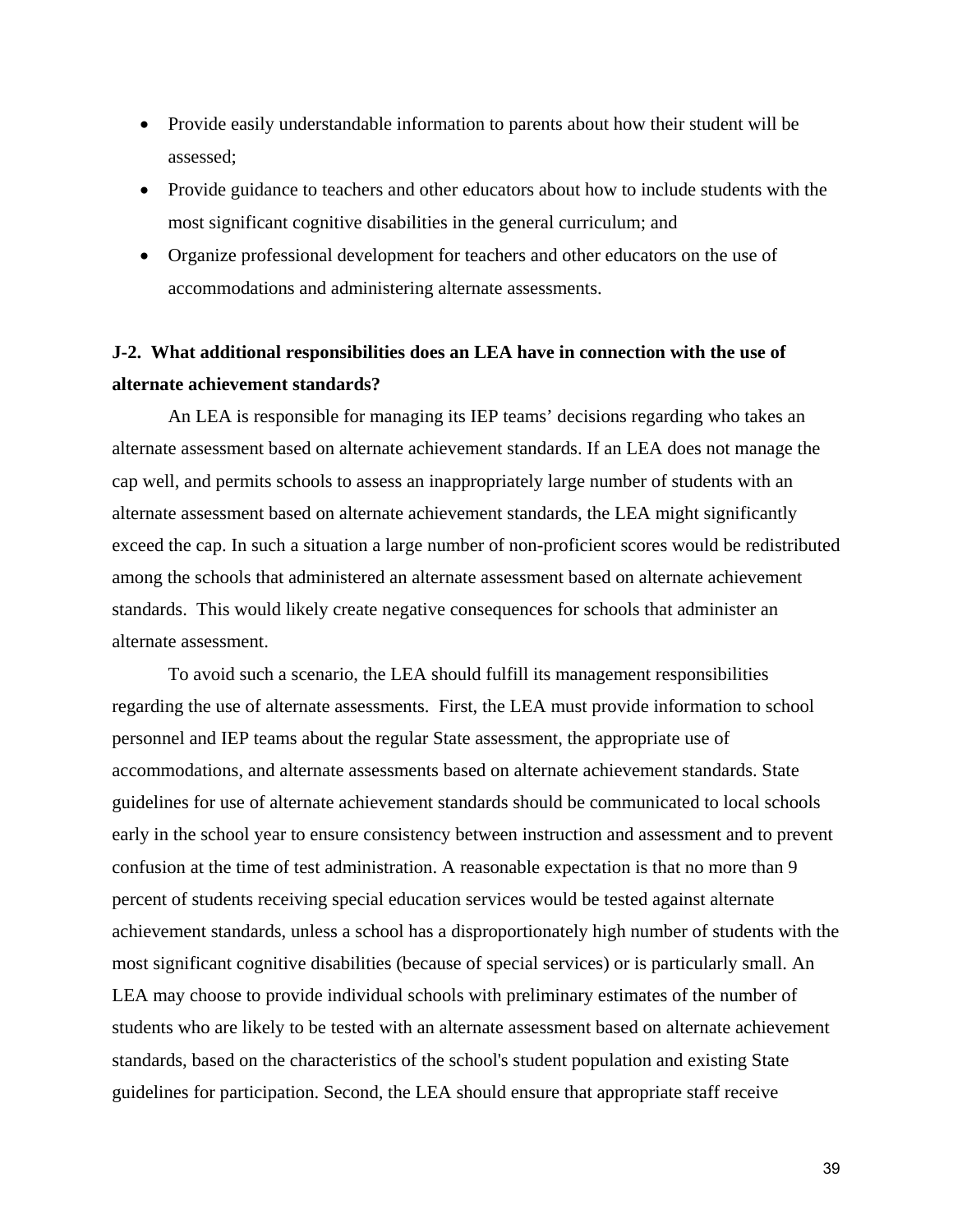training to support sound IEP decisions about which students should participate in an alternate assessment based on alternate achievement standards. These decisions should always be made on a case-by-case basis and should be based on providing access to the most challenging curriculum possible for the individual student. Finally, the LEA should monitor implementation of alternate assessments based on alternate achievement standards in schools throughout the LEA to ensure that alternate achievement standards are being used in a manner consistent with the best instructional practices known for students with the most significant cognitive disabilities.